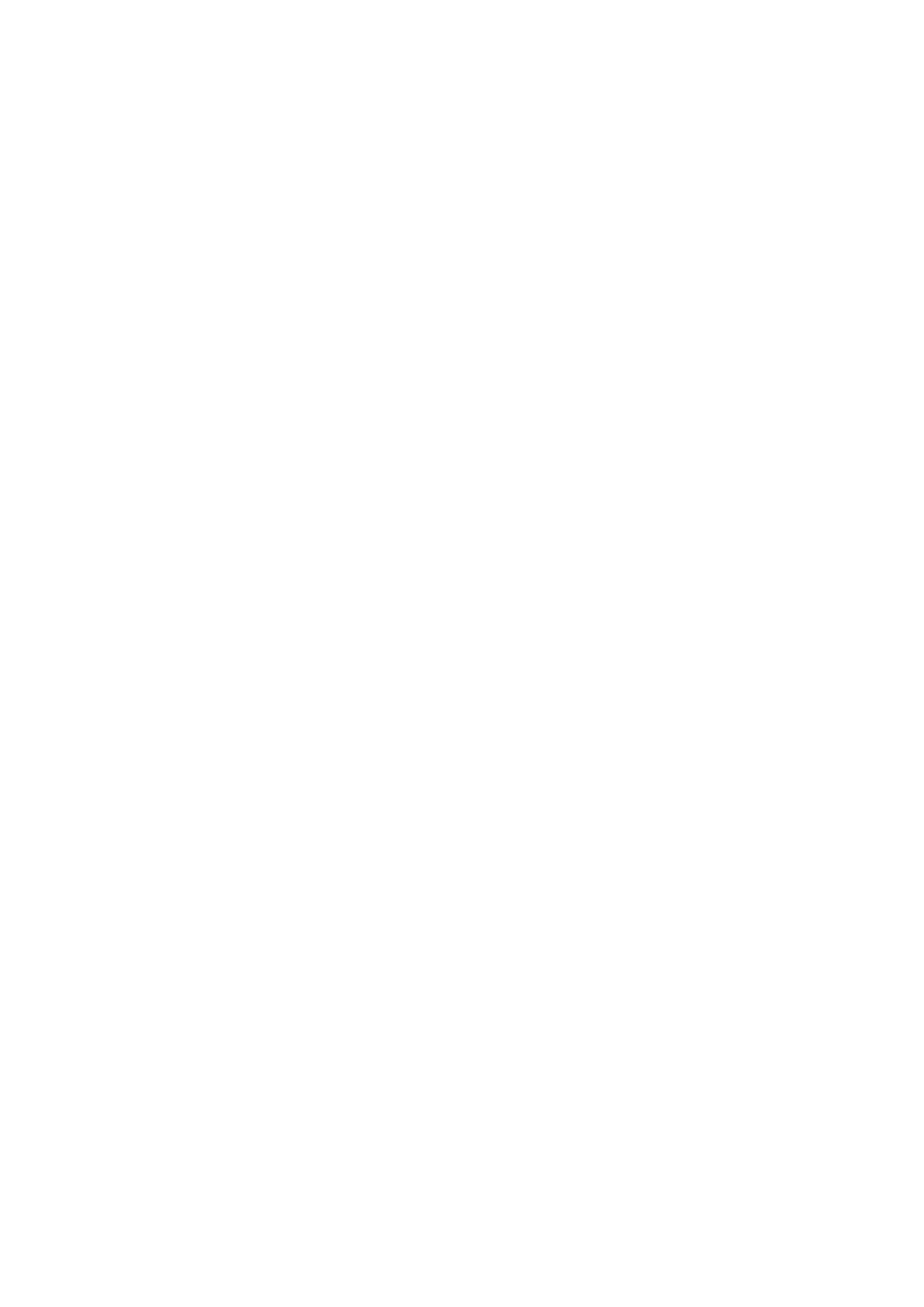# Trends in Radio Research:

# *Diversity, Innovation and Policies*

Edited by

J. Ignacio Gallego, Manuel Fernández-Sande and Nieves Limón

Cambridge **Scholars** Publishing

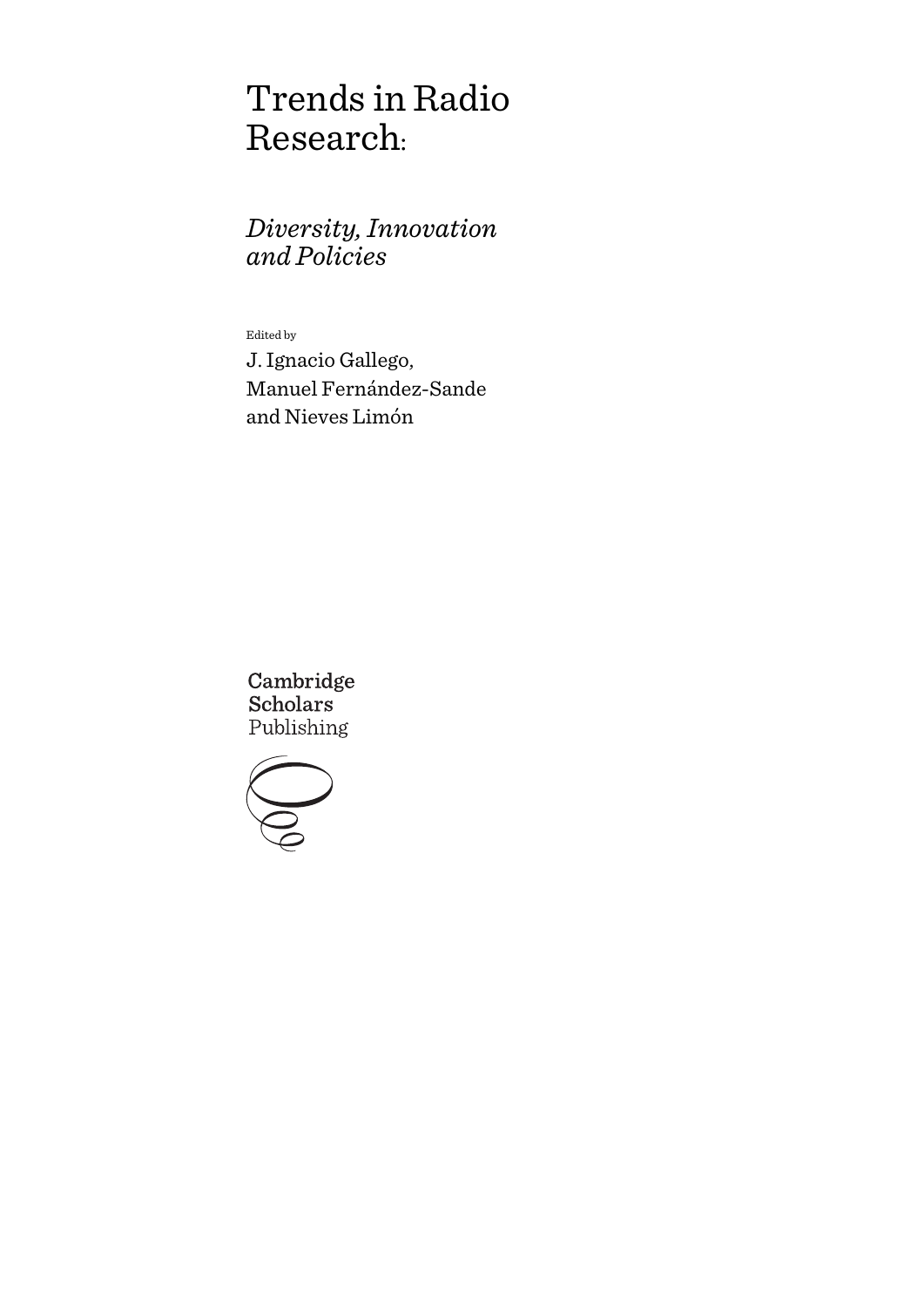Trends in Radio Research: Diversity, Innovation and Policies

Edited by J. Ignacio Gallego, Manuel Fernández-Sande and Nieves Limón

This book first published 2018

Cambridge Scholars Publishing

Lady Stephenson Library, Newcastle upon Tyne, NE6 2PA, UK

British Library Cataloguing in Publication Data A catalogue record for this book is available from the British Library

Copyright © 2018 by J. Ignacio Gallego, Manuel Fernández-Sande, Nieves Limón and contributors

All rights for this book reserved. No part of this book may be reproduced, stored in a retrieval system, or transmitted, in any form or by any means, electronic, mechanical, photocopying, recording or otherwise, without the prior permission of the copyright owner.

ISBN (10): 1-5275-1349-1 ISBN (13): 978-1-5275-1349-5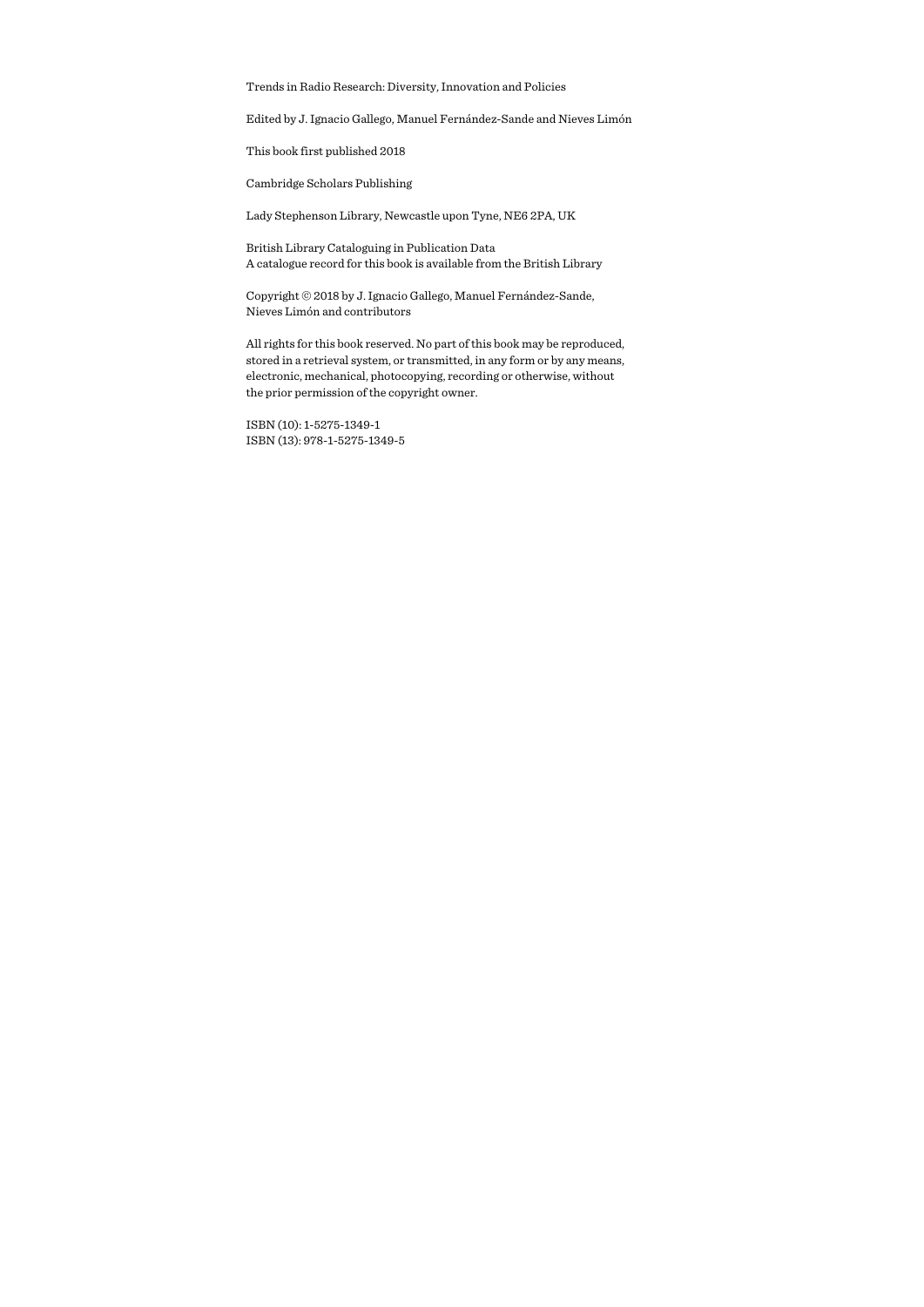# TABLE OF CONTENTS

| Peter Lewis                                                                                                                                                                                     |
|-------------------------------------------------------------------------------------------------------------------------------------------------------------------------------------------------|
| Challenges for Radio in the Digital Era: Diversity, Innovation and Policies<br>Manuel Fernández-Sande and J. Ignacio Gallego                                                                    |
| <b>Section I: Diversity</b>                                                                                                                                                                     |
| Community Radio as a Social Learning Instrument for Social<br>Empowerment and Community Building: An Analysis of Youth<br>Participation in the Spanish Third Media Sector<br>Isabel Lema-Blanco |
|                                                                                                                                                                                                 |
| University Radios: Models in Circulation in the North-east of Brazil<br>Paulo Fernando de Carvalho Lopes and Roberto de Araújo Sousa                                                            |
| The Beginning of College Radio in Spain: "Radio UNED" Case Study<br>Carmen Marta-Lazo and Patricia González-Aldea                                                                               |
| Radio Studies in Spain: Authorship and Thematic Trends<br>in Communication Journals (1980–2013)<br>Teresa Piñeiro-Otero                                                                         |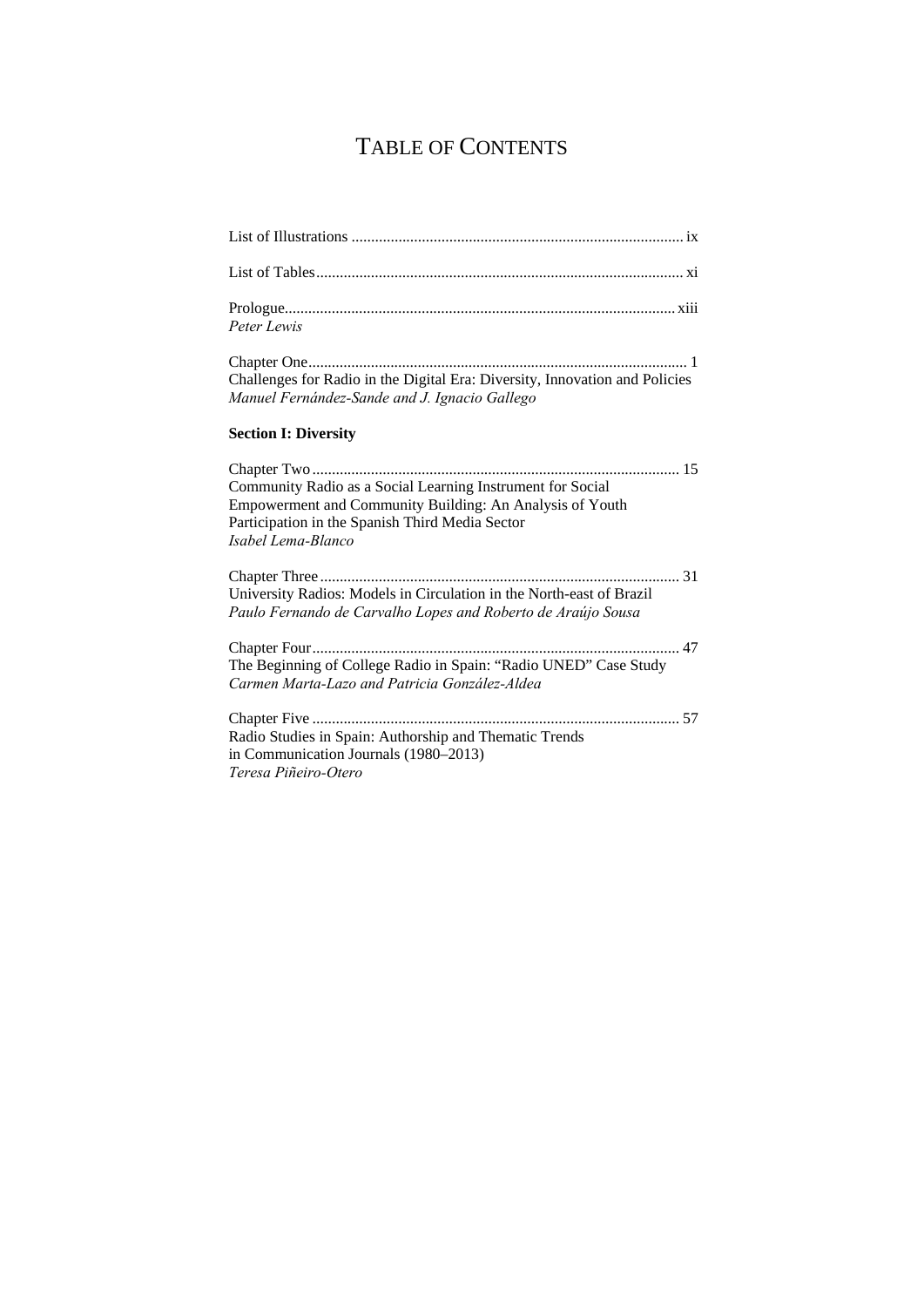| Personality Versus Voice: The Perception of the Radio Programme<br>Manhãs da Comercial among a Segment of Portuguese University<br><b>Students</b><br>Rita Curvelo |
|--------------------------------------------------------------------------------------------------------------------------------------------------------------------|
|                                                                                                                                                                    |
| <b>Section II: Innovation</b>                                                                                                                                      |
| Playing Samba on the Web: How the Urban Samba from Rio de Janeiro<br>is being Represented in the Expanded Musical Radio<br>Lena Benzecry                           |
| Radio Reportage in Poland After the Political Transformation<br>of the Country<br>Monika Białek                                                                    |
| Radio Waves for Freedom: The Use of Radio as an Educational<br><b>Intervention in Spanish Prisons</b><br>Paloma Contreras-Pulido and Daniel Martín-Pena            |
| Social Media in University Radio: Development in its Use<br>and Follow-up on its Platforms<br>Lucia Casajús and Daniel Martín-Pena                                 |
| It's on Your Head, It's in Your Head: The Artistic Exploration of Radio<br>as Material Reflections on Post-digital Practice<br>Magz Hall                           |
| Osvaldo Moles, the "Radio Father" of Adoniran Barbosa<br>Bruno Domingues Micheletti                                                                                |
| Radio-Theatre or Film: Film as a Category of Radio Drama<br>Joanna Bachura-Wojtasik                                                                                |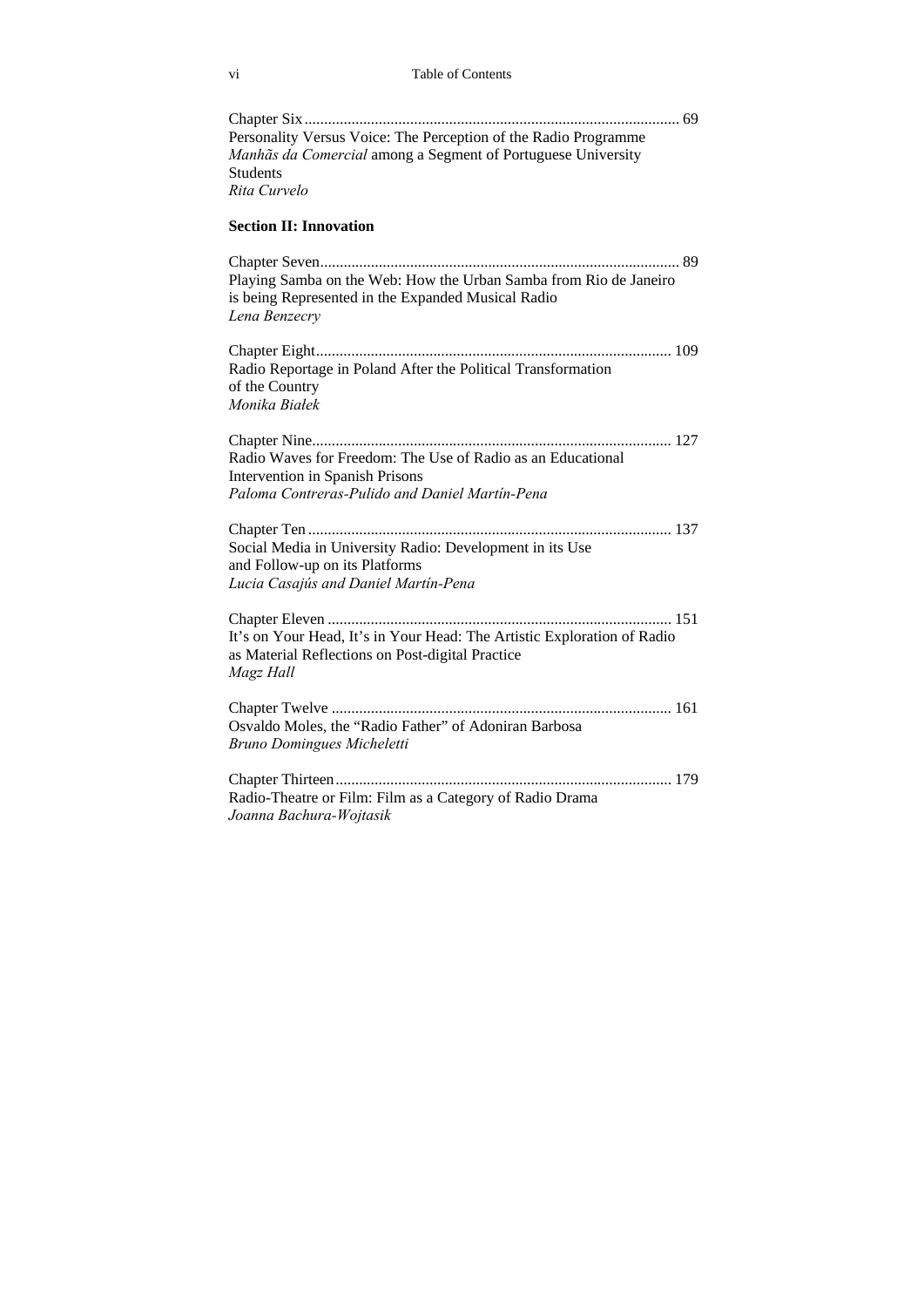| Trends in Radio Research: Diversity, Innovation and Policies<br>vii                                                                                 |
|-----------------------------------------------------------------------------------------------------------------------------------------------------|
| Business Model and Content Innovation in the Spanish Generalist<br>Radio Channels<br>María del Pilar Martínez-Costa, Elsa Moreno and Avelino Amoedo |
| Radio Broadcasting and Digital Innovation in Argentina and Spain:<br>A Comparative Analysis<br>María José Müller and María Pilar Martínez-Costa     |
| <b>Improving Radio Advertising through Sound Design</b><br>Emma Rodero, Lluís Mas, Olatz Larrea, Marina Vázquez<br>and María Blanco                 |
| <b>Section III: Policies</b>                                                                                                                        |
| The Second Century of Wireless: Radio and the Spectrum Challenge<br>of Mobile Communication in the Digital Era<br>Marko Ala-Fossi                   |
| Radio in Brazil: The Size of the Medium and the Current Stage<br>of Research<br>Antonio Adami                                                       |
| Piracy, mp3 and Music Subscription Systems: New Relationships<br>between the Artist and the Market<br>José Eduardo Ribeiro de Paiva                 |
| Reflections about Benjamin's "Reflections on Radio"<br>Nivaldo Ferraz                                                                               |
| Semantics of Sound: Selected Problems<br>Kinga Klimczak                                                                                             |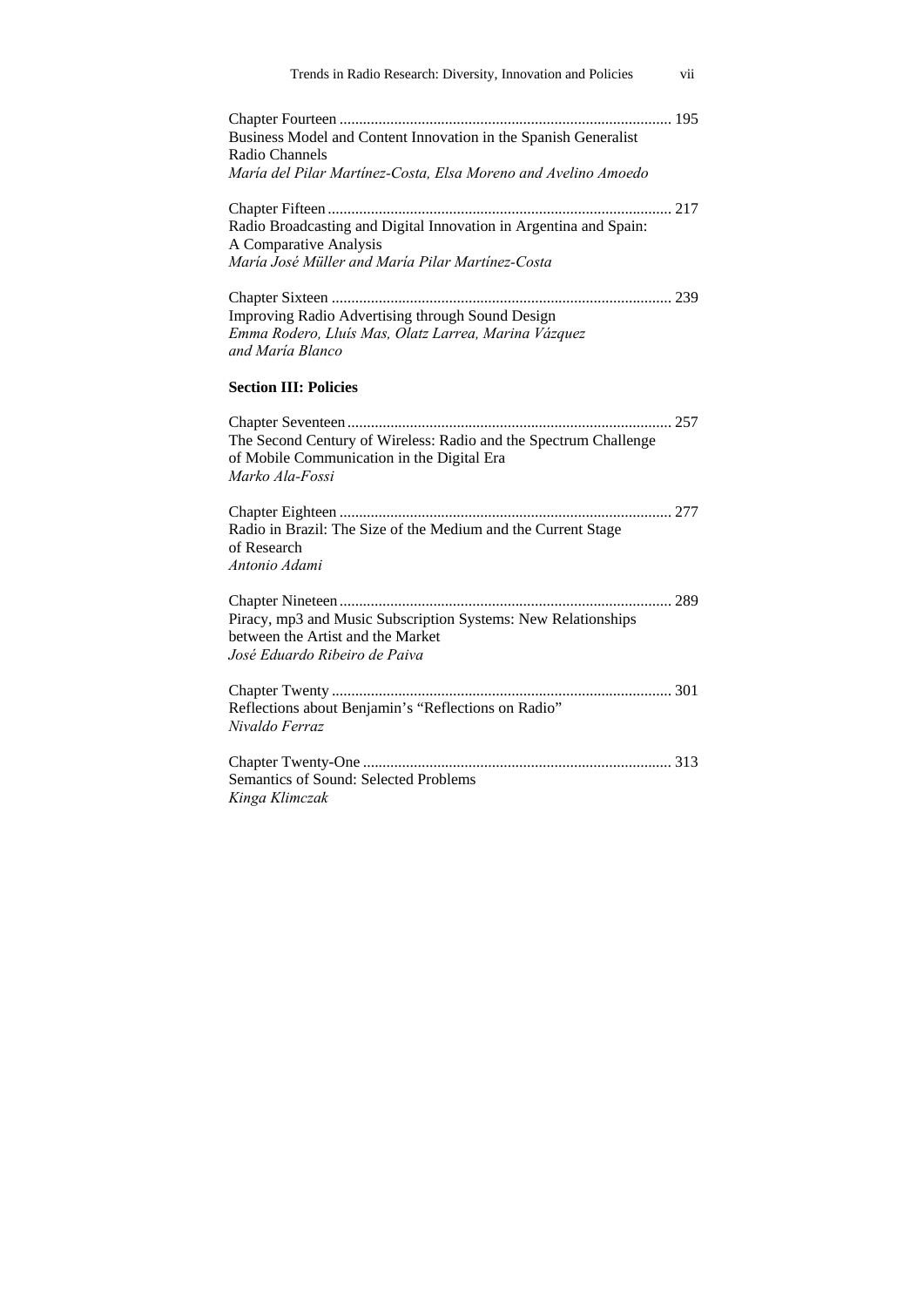viii Table of Contents

| The Radio in Spain: The Challenge of the Digital Coexistence Facing |  |
|---------------------------------------------------------------------|--|
| the Old Structures and Business Models                              |  |
| Xosé Soengas Pérez and Miguel Ángel Ortiz Sobrino                   |  |
|                                                                     |  |
| Acoustemology: The Status of Sound and Research Methods             |  |
| in Sonic Studies                                                    |  |
| Madalena Oliveira                                                   |  |
|                                                                     |  |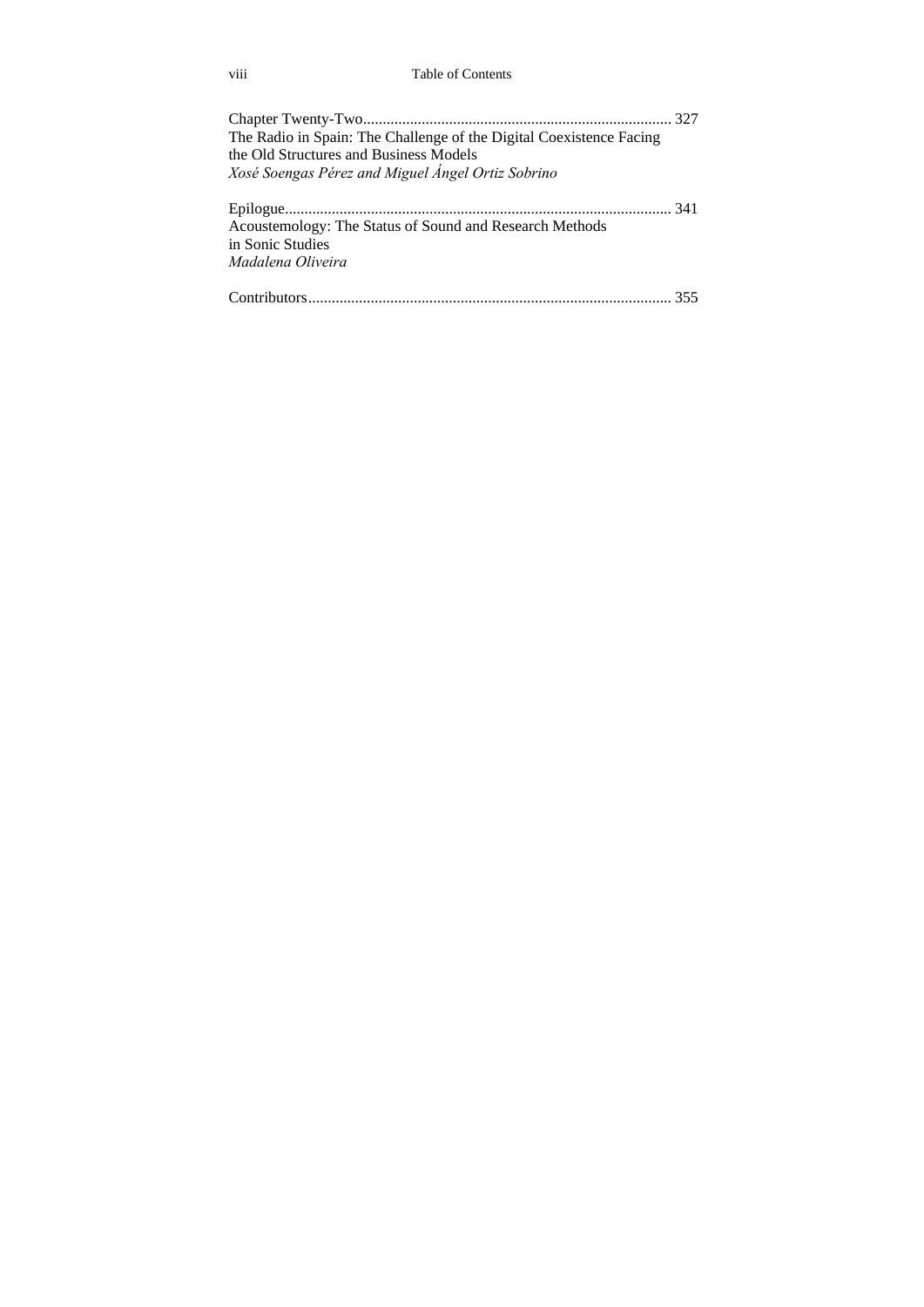# LIST OF ILLUSTRATIONS

| Fig. 5-1: Articles about Radio Communication by number of authors        |
|--------------------------------------------------------------------------|
|                                                                          |
| Fig. 5-2: Main institutional affiliations of the authors of radio papers |
| within the period 1991-2013 (no data 1980-1990) (Source:                 |
| 63                                                                       |
| Fig. 5-3: Articles about radio as their general study object (1980-      |
|                                                                          |
| Fig. 5-4: Articles on radio as the specific study object (1980-2013)     |
|                                                                          |
| Fig. 6-1: Cumulative eve audience (Source: Marktest, June 2015).  73     |
|                                                                          |
|                                                                          |
|                                                                          |
|                                                                          |
|                                                                          |
| Fig. 7-1: Graphic representation of the thesis division (Source:         |
|                                                                          |
| Fig. 7-2: Top of web radios homepage (Source: radiovivaosamba.           |
|                                                                          |
| Fig. 7-3: Homepage of the platform sambaderaiz.net (Source:              |
|                                                                          |
| Fig. 7-4: Homepage of Muqueca de Siri podcast (Source:                   |
|                                                                          |
| Fig. 9-1: Radio in prisons of Spain (Source: Made by the author)  132    |
| Fig. 10-1: Growth of university radio stations on social networks 143    |
| Fig. 10-2: Growth of university radio followers on social networks 144   |
| Fig. 10-3: Activity of university radio stations on social networks  145 |
| Fig. 10-4: Spanish university radio on social networks 147               |
| Fig. 12-1: The radio star Octavio Gabus Mendes (Source: Personal         |
| archive of Beatriz Savonitti. Research conducted in 2012.)  163          |
| Fig. 12-2: Adoniran Barbosa, Osvaldo Moles and friends on the streets    |
| of São Paulo (Source: Personal archive of Beatriz Savonitti.             |
|                                                                          |
| Fig. 13-1: Types and forms of radio drama montage (Source:               |
|                                                                          |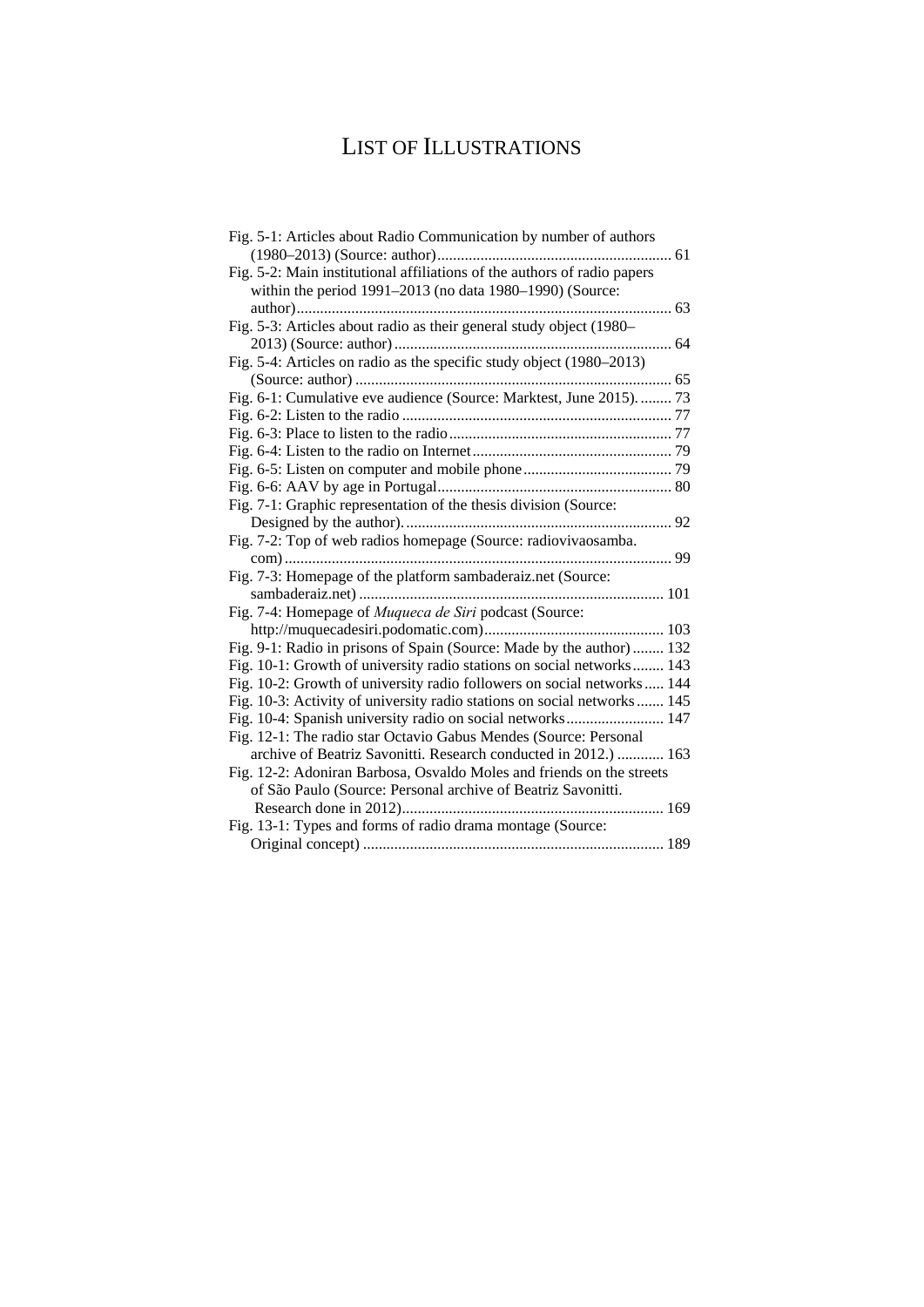### x List of Illustrations

| Fig. 18-2: Brazilian advertising investment (Source:           |     |
|----------------------------------------------------------------|-----|
|                                                                |     |
| Fig. 18-3: Brazilian advertising investment (Source:           |     |
|                                                                |     |
|                                                                | 294 |
| Fig. 22-1: Word cloud resulting from the titles of 432 PhD     |     |
| dissertations in Communication Sciences registered in Portugal |     |
|                                                                |     |
|                                                                |     |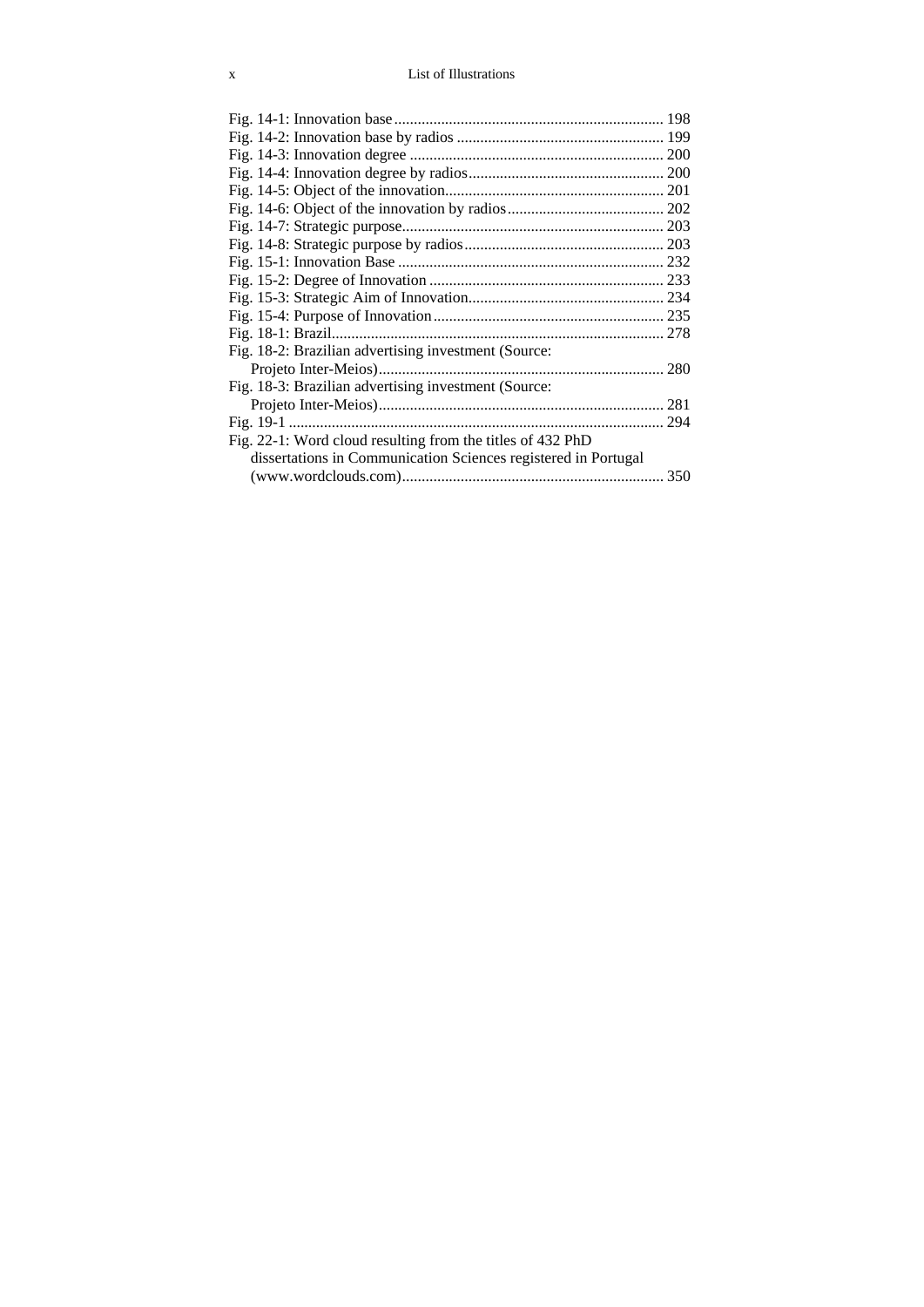# LIST OF TABLES

| Table 2-1: Activities performed by young people in the Spanish     |
|--------------------------------------------------------------------|
|                                                                    |
| Table 2-2: Training activities performed by community radio/       |
| Learning experiences perceived by young radio activists in Spain   |
|                                                                    |
| Table 3-1: Radio listing of COLLEGE RADIO FM-Federal               |
|                                                                    |
| Table 3-2: Radio listing of COLLEGE RADIO FM-Federal               |
|                                                                    |
| Table 3-3: Radio listing of COLLEGE RADIO FM-Federal               |
|                                                                    |
| Table 3-4: Radio listing of COLLEGE RADIO FM-Federal               |
|                                                                    |
| Table 3-5: Radio listing of COLLEGE RADIO FM-Federal               |
|                                                                    |
| Table 3-6: Radio listing of COLLEGE RADIO FM-Federal               |
|                                                                    |
| Table 6-1: Comercial radio audience share between 2002 and 2012 75 |
|                                                                    |
|                                                                    |
| Table 10-2: Number of Radio stations on each social network,       |
|                                                                    |
| Table 10-3: Number of university radio followers on Twitter        |
|                                                                    |
| Table 12-1: List of songs composed by Adoniran Barbosa             |
| and/or Osvaldo Moles recorded by Demônios da Garoa (Source:        |
| Book Pascalingundum - Os Eternos Demônios da Garoa                 |
|                                                                    |
|                                                                    |
|                                                                    |
|                                                                    |
|                                                                    |
|                                                                    |
|                                                                    |
|                                                                    |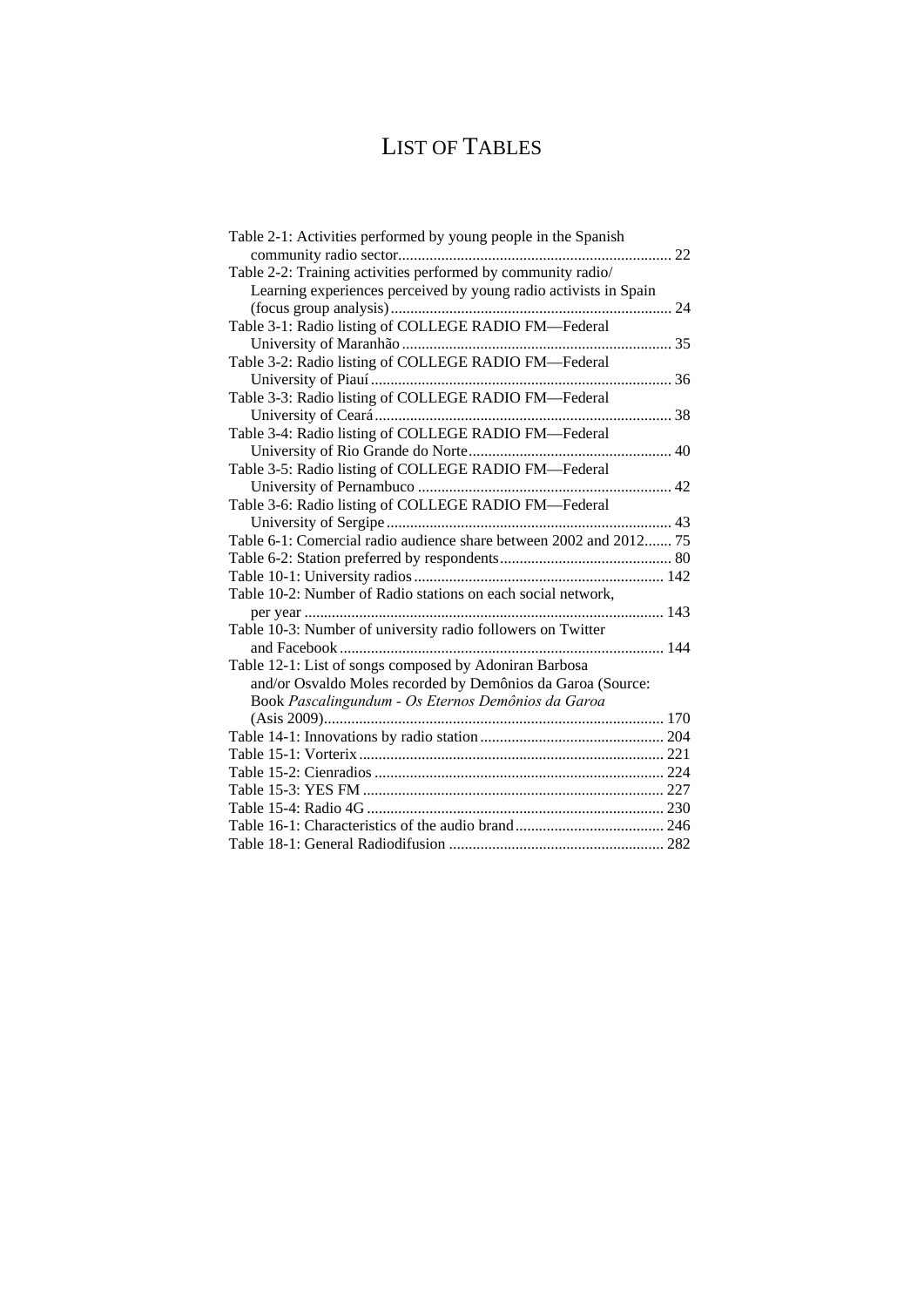|--|--|--|--|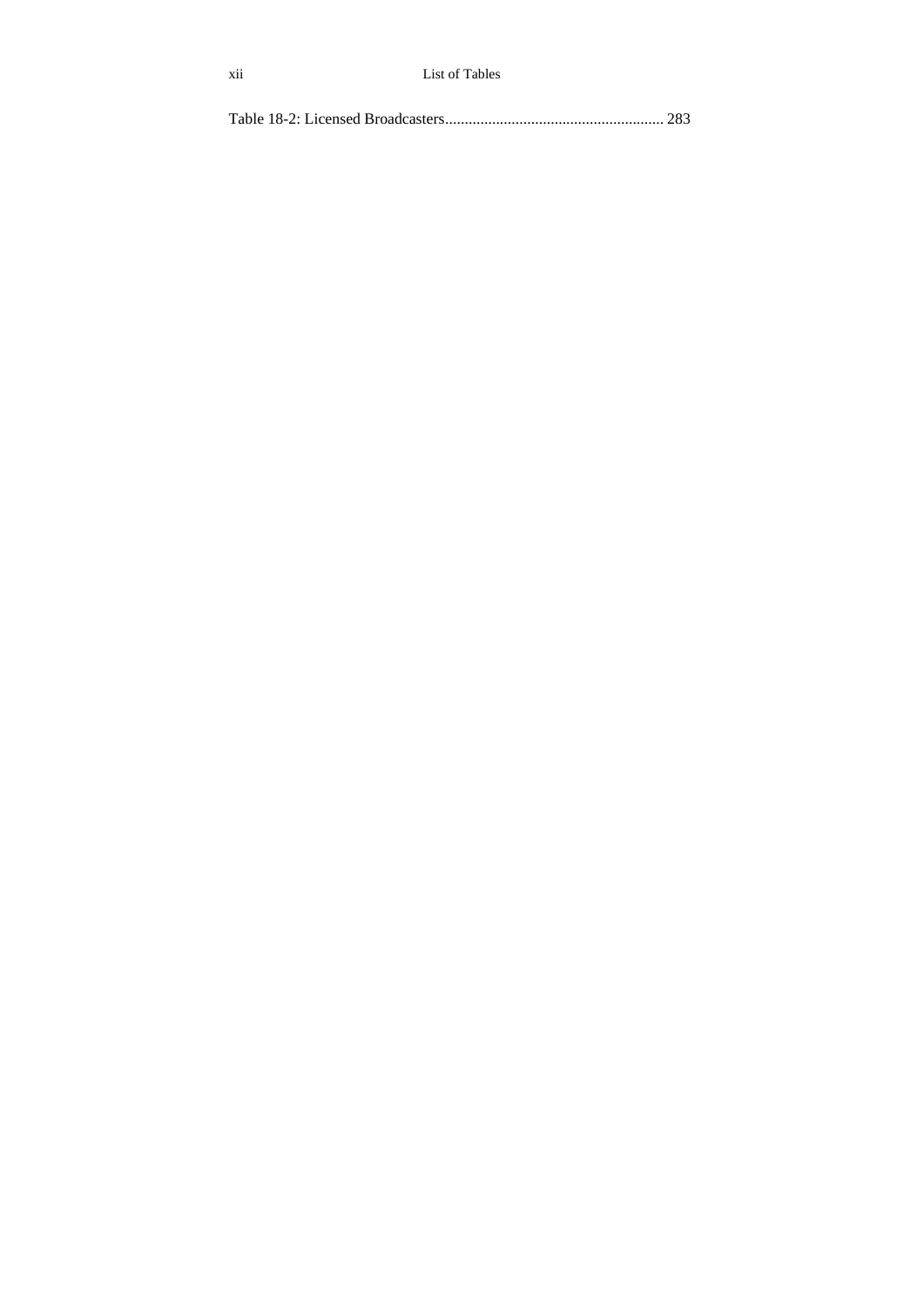### PROLOGUE

### PETER LEWIS

On my workroom shelf is a crystal radio receiver from the early 1920s my father's; in my living room two radio receivers from the following decade—decorative furniture now. On their dials, lit up by the slowly heating valves inside, a reminder of the magical journeys that transported listeners across Europe on long and medium wave to Hilversum, Madrid, Paris, Stockholm, Berlin, Aberdeen, Belfast, London.

As we approach the centenaries across the world of the birth of broadcast radio, the contributions to this book mark another journey, of geography, of time and of discourse. Of geography in that the organisers of the Madrid conference where these papers were first presented wanted to "strengthen the relations between associations and researchers of Europe and Latin America". Their selection is a strong answer to the complaint of Alfonso Gumucio Dagron, well justified when he wrote in 2001 in his introduction to *Making Waves* that Latin American media scholarship had been for a long time ignored in the Anglophone world. The majority of the contributions here are from Hispanic and Lusophone radio researchers.

It is a journey in time in the sense that radio research has come a long way since the pioneering work of Cantril, Lazarsfeld and Herzog in the 1940s. After television killed the radio star at the end of that decade the research money followed the more glamorous medium. For many years, radio remained a private passion but suffered public and academic neglect. This began to change: starting in the late 1970s community media became an object of interest to both UNESCO and the Council of Europe, stimulating a growing range of publications, while in 1982 the Local Radio and Television Group was formed at the International Association for Media and Communication Research (IAMCR)'s Paris conference. In the UK, the "Hearing is Believing" conference at the University of Sunderland in 1996 led in the following years to the *Sounding Out* series, which brought together radio researchers, sound artists and film sound practitioners. In 1998 the Radio Studies Network was founded in the UK and GRER (Groupe de recherches et d'études sur la radio) in France. From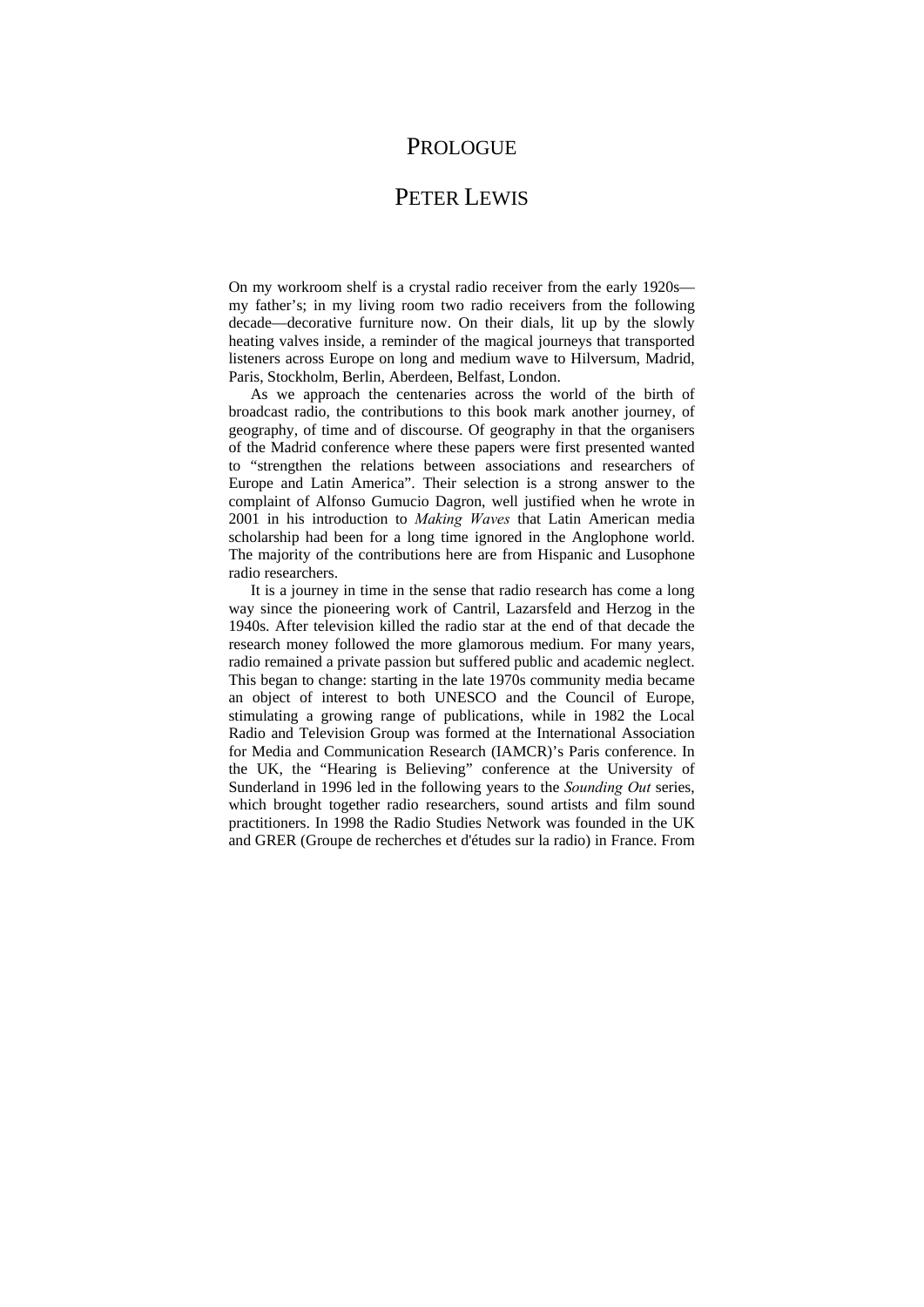#### xiv Prologue

2004 the IREN project (a play on acronyms in different languages to spell "International Radio Research Network") involved 13 partners from 10 countries: Belgium, France, Germany, Greece, Ireland, Italy, Poland, Spain, Sweden and the UK. When European Union funding for IREN ended in 2006, the network of researchers was fortunate to find a home in ECREA (European Communication Research and Education Association), itself formed the previous year from previous European-wide associations; IREN morphed into the Radio Research Section of ECREA.

What can now be said about radio? A quarter of a century ago, as Jerry Booth and I wrote, it "lack[ed] a language for critical reflection and analysis" (Lewis and Booth 1989, xiii), for "though words are what radio uses above all else, it is as if there are no words to describe what radio is about" (Lewis 2000, 164). The contributions to this book, demonstrating indeed diversity and innovation, illustrate the opening up of the discursive space which radio now enjoys, supported by the infrastructure any academic subject requires—conferences, book publication, journals—with ECREA's Radio Research Section entering the field to join the *Journal of Radio Studies* and *The Radio Journal*, membership associations.

Where is all this going? A number of the contributions to this book discuss a future that is already with us. The individual selection of recorded music conveyed through headphones might suggest that radio was only a transitional means of disseminating and sharing aural culture, yet the spoken word lives on. True, many of us find it a struggle to get our students to open their ears to the acoustic space around them, but podcasts like *S-Town* and its predecessor, *The Serial*, attract massive audiences, while the Radio Garden seems to offer the same pleasure in sharing live broadcasts with family and friends across the globe as was once made possible by those museum pieces in my living room.

#### **References**

Dagron, A. G. 2001. *Making Waves: Stories of Participatory Communication for Social Change*. *A Report to the Rockefeller Foundation*.

http://www.communicationforsocialchange.org/pdf/making\_waves.pdf.

- Lewis, Peter M. 2000. "Private passion, public neglect." *International Journal of Cultural Studies*, special issue, *Radiocracy*, 3 (2): 160–67.
- Lewis, Peter M., and J. Booth. 1989. *The Invisible Medium: Public, Commercial and Community Radio*. London: Macmillan.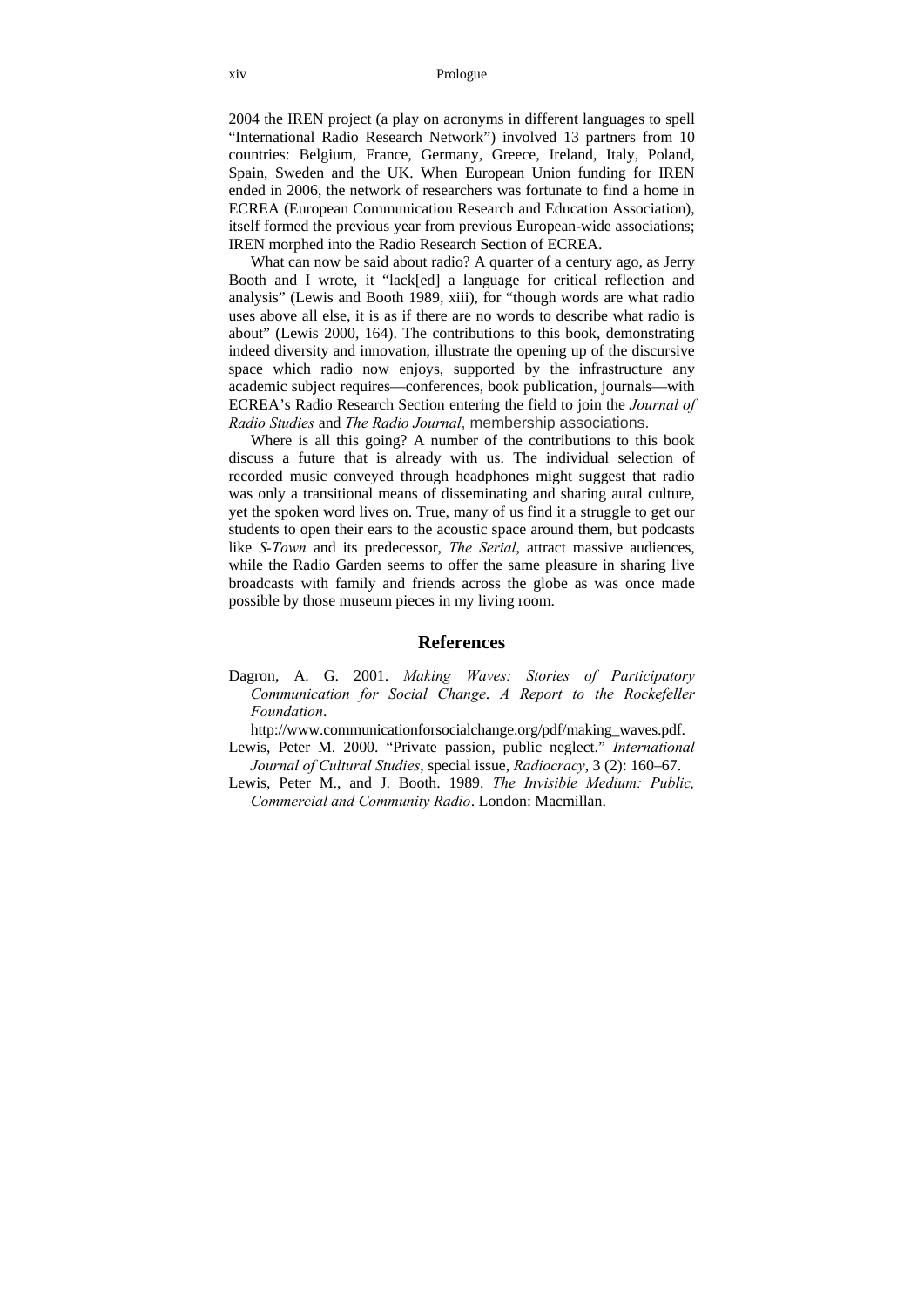## CHAPTER ONE

## CHALLENGES FOR RADIO IN THE DIGITAL ERA: DIVERSITY, INNOVATION AND POLICIES<sup>1</sup>

# MANUEL FERNÁNDEZ-SANDE AND J. IGNACIO GALLEGO

This chapter provides an overview of the three concepts cross-cutting this work. This is a collective work aimed at presenting a series of works from around the world to review some of the current trends in radio research. We broach broad concepts that help to establish drifts towards various levels but which ultimately all have something in common: they look at how academia seeks to systematise the changes taking place in radio in its adaptation to the digital era. Diversity, innovation and public policy are used to frame the different chapters of the book, which seeks to provide a snapshot of trends in current radio research.

### **1. The Logic of Diversity and Radio in the Digital Era**

The question of diversity in and of the media has become a set of problems increasingly addressed by international agencies, governments and academics from around the world (Albornoz and García Leiva 2017, 15). If we apply the logic of diversity to radio, we find a variety of approaches which can start with the definition of the concept we work with in our research group, Diversity of the Audio-Visual Industry in the Digital Era.

l

<sup>&</sup>lt;sup>1</sup> This work is based on research undertaken for the project 'Diversity of the Audiovisual Industry in the Digital Age' [CSO2014 52354R],

diversidadaudiovisual.org, supported by the Spanish Ministry of Economy and Competitiveness within the National RDI Program Aimed at the Challenges of Society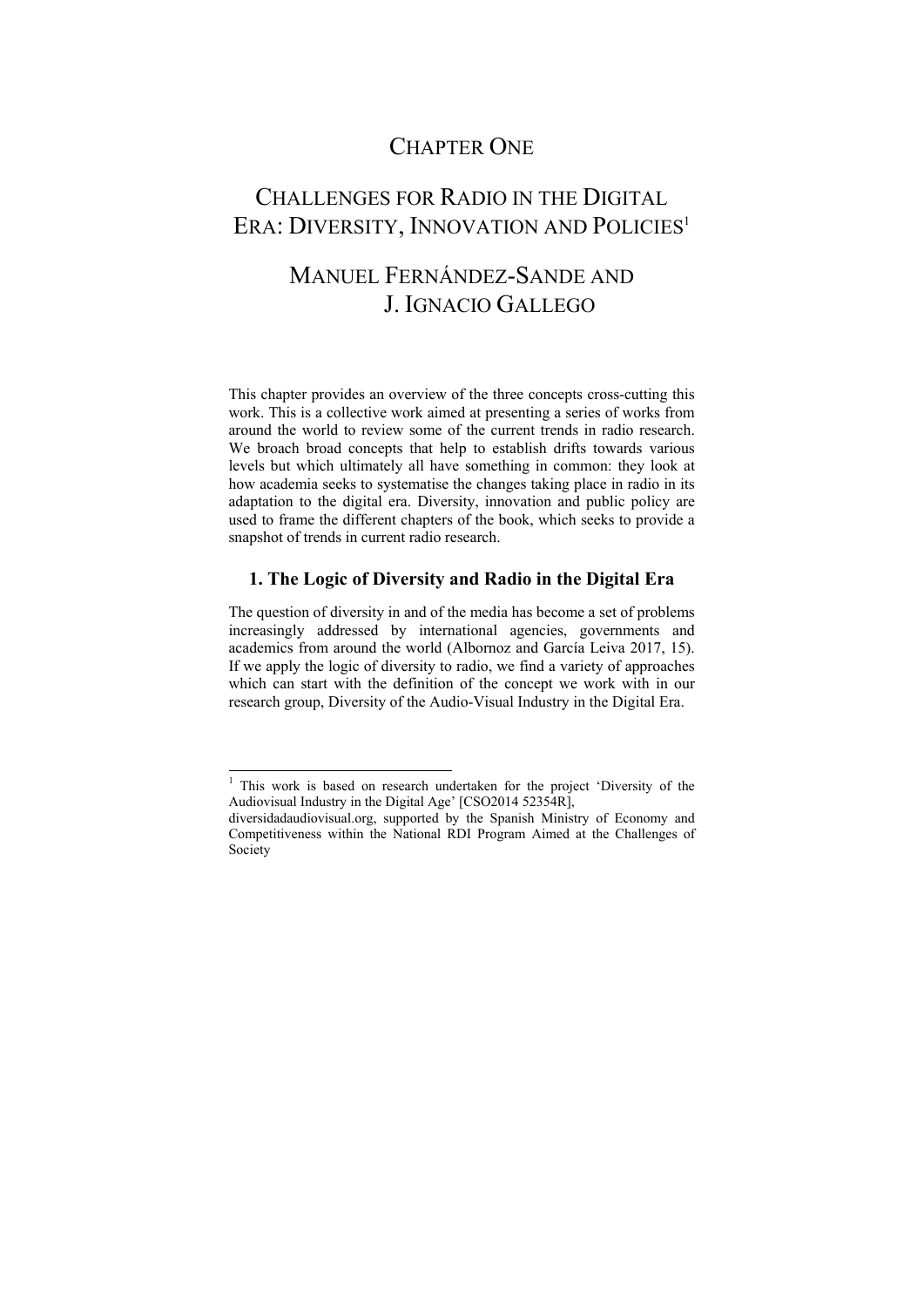The diversity of an audio-visual system depends on a multiplicity of factors. To evaluate it, it should at the very least be taken into consideration that:

- Capacity for production, distribution and exhibition/broadcast of audio-visual content should not be concentrated in the hands of a small number of agents and that these agents should exemplify different types of ownership, size and geographical origin.
- Audio-visual content exhibits differences of variety, balance and disparity in terms of values, identity and æsthetics. These should reflect the multiple groups co-existing in a given society and should reflect foreign cultures.
- Citizens can access and choose from a wide range of audio-visual content and even be able to create and broadcast them. (diversidadaudiovisual.org 2017)

Consequently, when we talk of evaluating the diversity of radio in the digital era, we should look to the property of producers, intermediaries and broadcasters. We are talking about a sector where there has been a global tendency towards concentration, with major actors dominating the market. This dominance is concentrated primarily in private media, with public radio in Europe, for example, accounting for 37.7% of the market of audiences (EBU 2016, 7). This figure is significant, as it is on the European continent that public service radio has developed most conspicuously. Radio as a medium has also been marked historically by a high degree of vertical integration. The broadcaster pre-produces, produces, programmes and broadcasts from the same institution/company. There is no national/global content market, nor are there any programmers who—with the odd exception—build their programme schedule on content produced by others. These logics decisively mark the impact in the global aggregators, in which they are generally positioned as leaders of the content coming from "traditional" radio stations. In countries with significant channel development (such as Spain and the United States) we do find a certain diversity in the ownership of broadcasting licenses, but most of these radio companies go about their activities based on the schedules developed by the major broadcasters; the number of independent broadcasters is truly small.

Following on from Hertzian logic, due to its oral nature radio—unlike television—is a highly local medium closely bound up with a country's culture. Radio distributes a product that is difficult to export; unlike television, we cannot dub, we cannot subtitle (although there are exceptions, with subtitled sound products on audiovisual platforms), and there is not even an international market for the radio medium. The established logic of the medium therefore makes the development of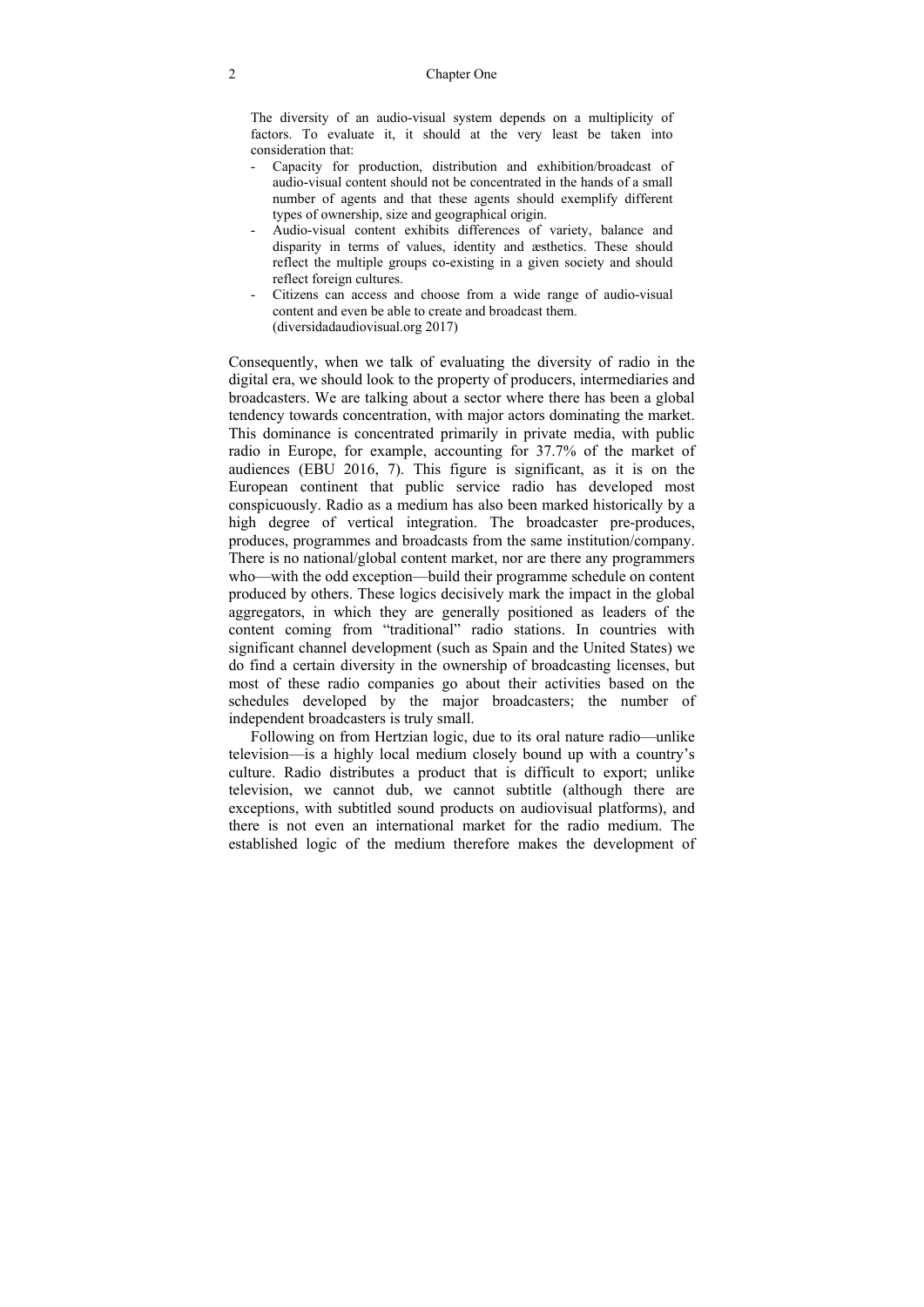platforms like Netflix or Amazon, which produce and distribute content at a global level, virtually impossible. Transnational actors therefore focus on the task of aggregation and dissemination and try to monopolise content to make audiences profitable through data and advertising. Here we come across aggregators like Tune In, platforms like SoundCloud or more music-oriented services like Deezer or Spotify, which are starting to take an interest in other audio and podcast content that will lend them exclusivity and give an added service to their customers.

Quite different is the case of music radio, where the main content has been supplied by various record companies. In Spain, for example, there is high concentration in this area due to the predominance of the private music radio formula, which primarily broadcasts music from the big three transnational record companies (Universal, Sony and Warner). These companies supplied 96% of the top-50 songs broadcast in 2016 in Spain, according to the annual report from Promusicae (2016).

Where content diversity is concerned, digitisation clearly offers a wide range of audio content. Internet radio and audio content has indeed led to greater diversity: in terms of the development of independent producers, the emergence of new formats and narratives and the number of radio services on offer has grown. If we look at some of the other variables defined by Napoli (1999), however, we can see that the concentration is predominantly in demand, consumption, advertising revenues and even ownership of the main Internet platforms. As with the other cultural industries, traditional actors seek to replicate the same economic logics they have always applied when operating in their markets. In Spain, the PRISA Group recently presented its podcast platform, *Podium*, through which it is trying to achieve domination of Spanish-language podcast distribution and to accrue business with the production and distribution of quality audio content. For their part, the emerging agents are seeking to gain a competitive edge by using tactics and strategies that often draw on earlier business models.

The reality is that achieving visibility amid the mass of web-based audio content is becoming extremely complex, with a significant trend towards audience concentration. Large corporations have a significant competitive edge (budgets, hiring stars) that allows them to operate far more robustly within the logic of the algorithm. The tendency to develop and expand radio to platforms like YouTube or Facebook makes the importance of stars and these multimedia corporations' synergies with other media increasingly important. In parallel, we are faced with the emergence of new forms of production and distribution based on financing options like crowdfunding (Fernández-Sande and Gallego 2015), which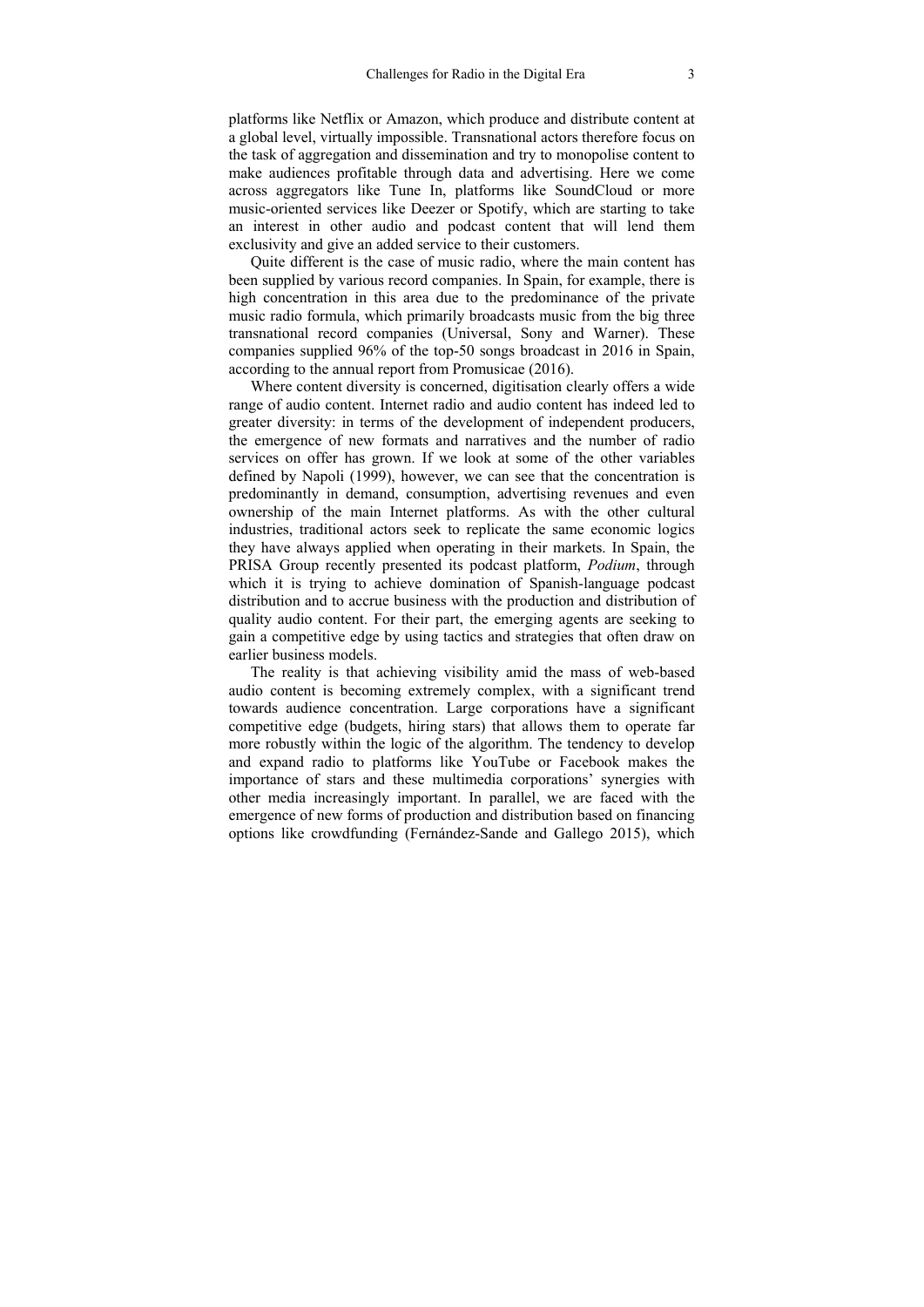enable the development of spaces specifically targeting niches that in some cases form significant global audiences that make them sustainable.

### **2. Reflections on Innovation in the Radio Industry**

Over the last 20 years the production, distribution and consumption of radio products have seen a transformation that is still ongoing. If we compare them with audiovisual content or with the online press, the process of change in radio has been far less disruptive, although it is clearly impossible to retain our previous understanding of the cycle of content broadcasting and distribution.

For more than a decade we have been reading in scientific literature various assumptions about an imminent change in the radio industry: different authors have spoken of radiomorphosis, radio 2.0, radio 3.0, postradio, hybrid radio and so on. For the time being, however, the reality we can observe in our countries is not in step with the predictions coming from academia. Many of these views have limited themselves to extrapolating models and concepts arising in the transformations of other cultural industries to radio without taking into account the sector's characteristics and specificities. There is no doubt that radio is immersed in a process of change, but this is far slower than expected and involves an incremental change, judging by the concepts of incremental and disruptive innovation (Christensen 1997). There are various critical factors affecting this slowdown.

As has happened in the past with the written press, rather than facilitate the transition to the new environment, the radio industry has tried to cling on to old business models, and this has led to a significant loss of opportunities. Generally speaking, business strategies that have limited themselves to trying to maintain the results of exploitation and competitive advantages arising from concentration have so far predominated, rather than the industry opting for innovation strategies to explore new pathways of production, broadcasting and marketing made possible by the digital environment.

If it does not systematically introduce innovation into all its business processes, radio will continue to fail to keep up with the changes required by audiences' new habits of consumption of information and entertainment content, nor will it be able to generate the value required by its advertisers.

If it does not wish to lose market share in the digital ecosystem, the radio industry will have to undertake a thorough review of its model in the coming years; yet, faced with the uncertainty entailed by the process of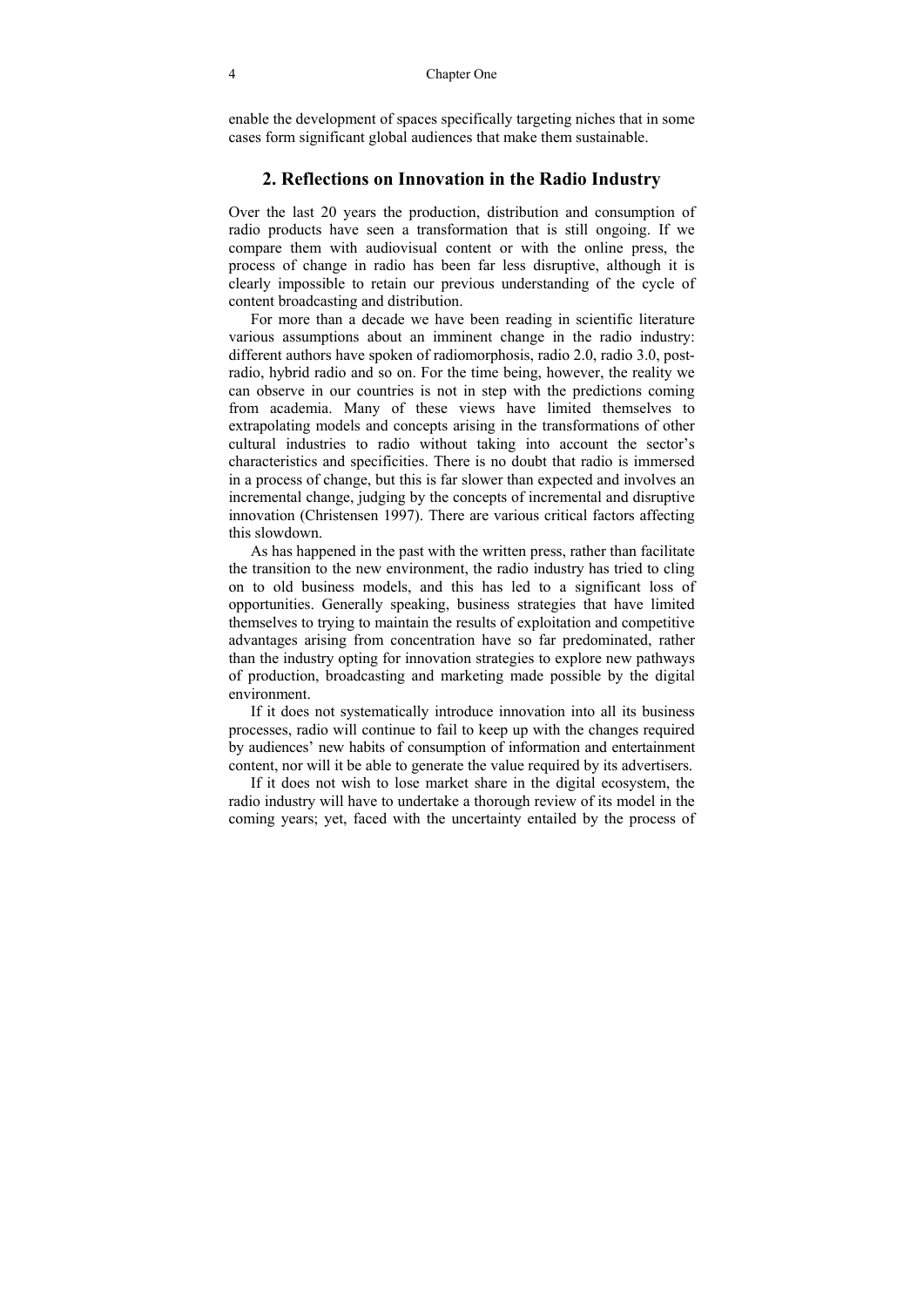change in the sector, radio companies' strategies are characterised by their conservative stance (Martí et al. 2015).

Implanting a culture of innovation in radio companies will be no simple process, as their business strategies are still focused on trying to maintain their position in the traditional market. The sector's inertia is not helpful when it comes to differentiating strategies aimed at making the most of the opportunities presented by the new digital market. On the contrary, in the past few years the sector has shown a tremendous reluctance to adopt any radical change, as evidenced by the partial or total lack of political will since the 1990s to address digitisation and the inability of public institutions to draw up a feasible timetable for the implementation of Digital Audio Broadcasting (DAB).

Both the technological context and the media context have evolved at far higher speeds than radio; the radio industry has still not managed to adapt to the needs of today's society (Soengas 2013). While the sector has indeed started a process of change in recent years, it still clings on to its more traditional features in terms of structure, programming, audience and funding (Bonet 2017).

Traditional radio stations (the main channels continue to amass most of their audiences through this medium), other radio stations and other independent producers that only broadcast their contents over the Internet, new platforms that become radio content prescribers and/or producers, and various automated background music services, all co-exist on the Internet. It is a market with far lower entry barriers, in which the geographical bounds of analogue broadcast licensing have also been broken. Radio distributed via the web has allowed both live and deferred broadcast options to multiply (Martínez-Costa, Moreno and Amoedo 2015). The new Internet radio industry is far more complex than analogue: elements from local markets (determined by language barriers) interact with new global market logics.

Faced with the radio industry's passivity, new producers of audio content have emerged on the Internet—podcasters, online radios, audio content, aggregators, independent producers, etc.—and initiated processes of renewal in terms of formats, narratives, organisational practices, marketing, broadcasting formats or collaborative production. We can see how these processes, initiated in the environment of independent producers, some of whom we may consider disruptive, are starting to be incorporated by traditional radio companies in an attempt to modernise their content and to experiment in developing new lines of business. These new agents play an important role as accelerators of change, since their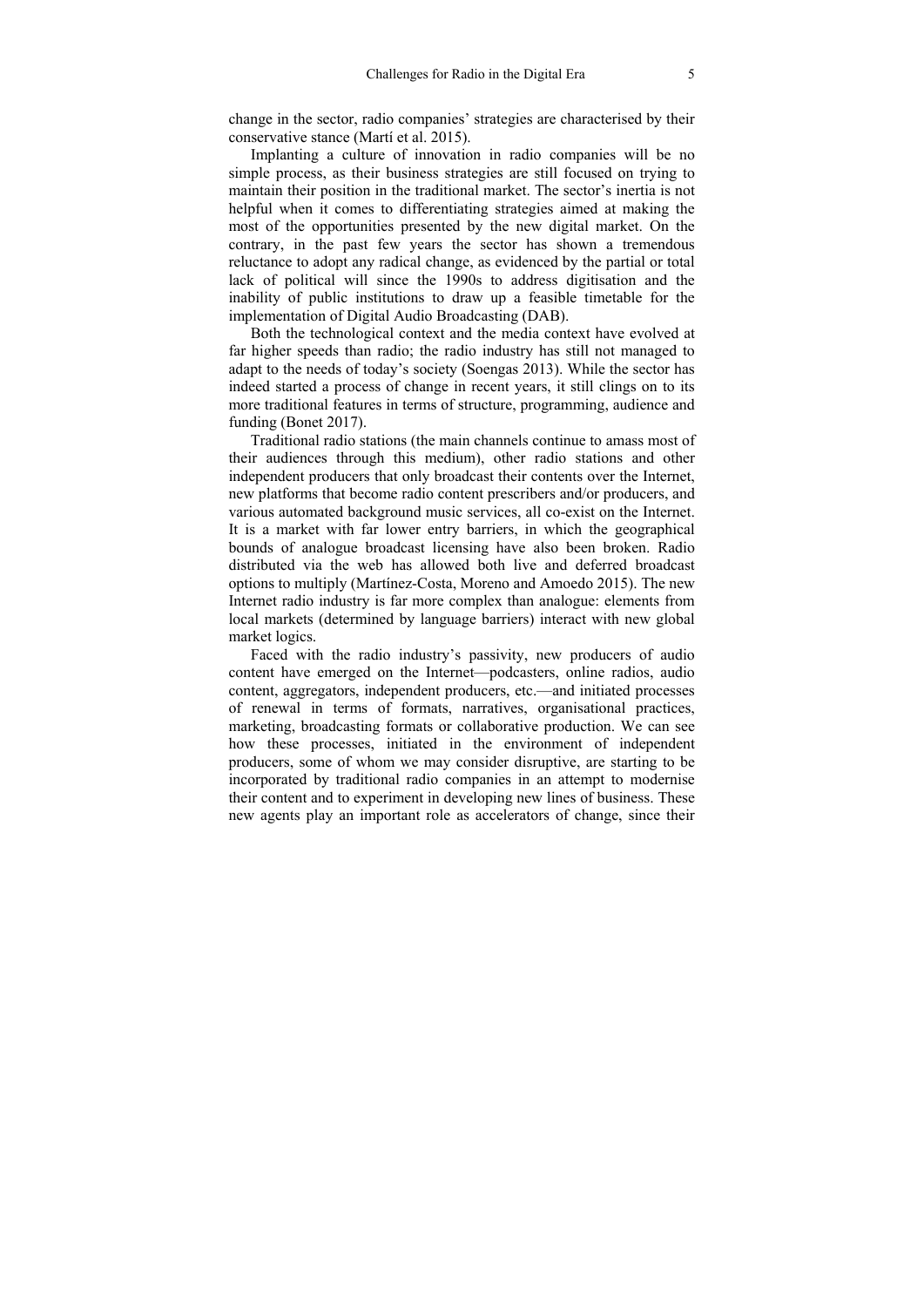innovations, once tried and tested on the Internet, are then adopted by traditional media in order to rebuild their markets (Campos 2015).

Innovation, which in economic terms involves an increase in competitiveness (Schumpeter 1943; Porter 1991), is always bound up with knowledge and research. Any innovation business strategy is the result of a systematic process aimed at improving the efficiency of its processes and at making the most of all the opportunities presented by the market. Very often the technological evolution of radio has been interpreted as a determining factor in innovation, but its evolution over the past few decades shows us this has not always been so. Certain technological advances directly impacting radio production or broadcasting have not involved deep processes of innovation in the sector. Innovation is a transverse process cutting across all of a company's functional areas and is also the result of various interacting endogenous and exogenous factors.

It is a complex matter to estimate the consequences that the accumulated delay of radio companies has had on the digital stage in terms of their ability to instil in their organisations a genuine innovation culture. All too often self-indulgent, the line of argument regarding the historical elasticity demonstrated by the medium in adapting to any social, economic and technological change since the 1920s has probably not helped its managers to perceive the scale of the paradigm shift required if they want radio to retain market share and social function in the new environment.

The radio industry requires far more proactive management that will bet on introducing innovation in all its dimensions:

- *Innovation of Product*: an in-depth review of schedules, formats, narratives, listener interactions and content generation processes to adapt to audiences' new listening and consumption habits should not be delayed.
- *Innovation of Processes*: progress must be made in developing new knowledge management models to ensure these companies' continuous learning, and all their operational processes must be reviewed to try to increase their efficiency; "big data" analysis techniques must be introduced to improve decision-making processes in all functional areas.
- *Innovation of Organisation*: in recent years many radio companies have already faced up to organisational restructuring to adapt to the new reality of their markets—the editorial staffs of the main radio stations have been transformed and room has been made for new professional profiles; still, there is a need to deepen and expand these processes in order to achieve best business practices and new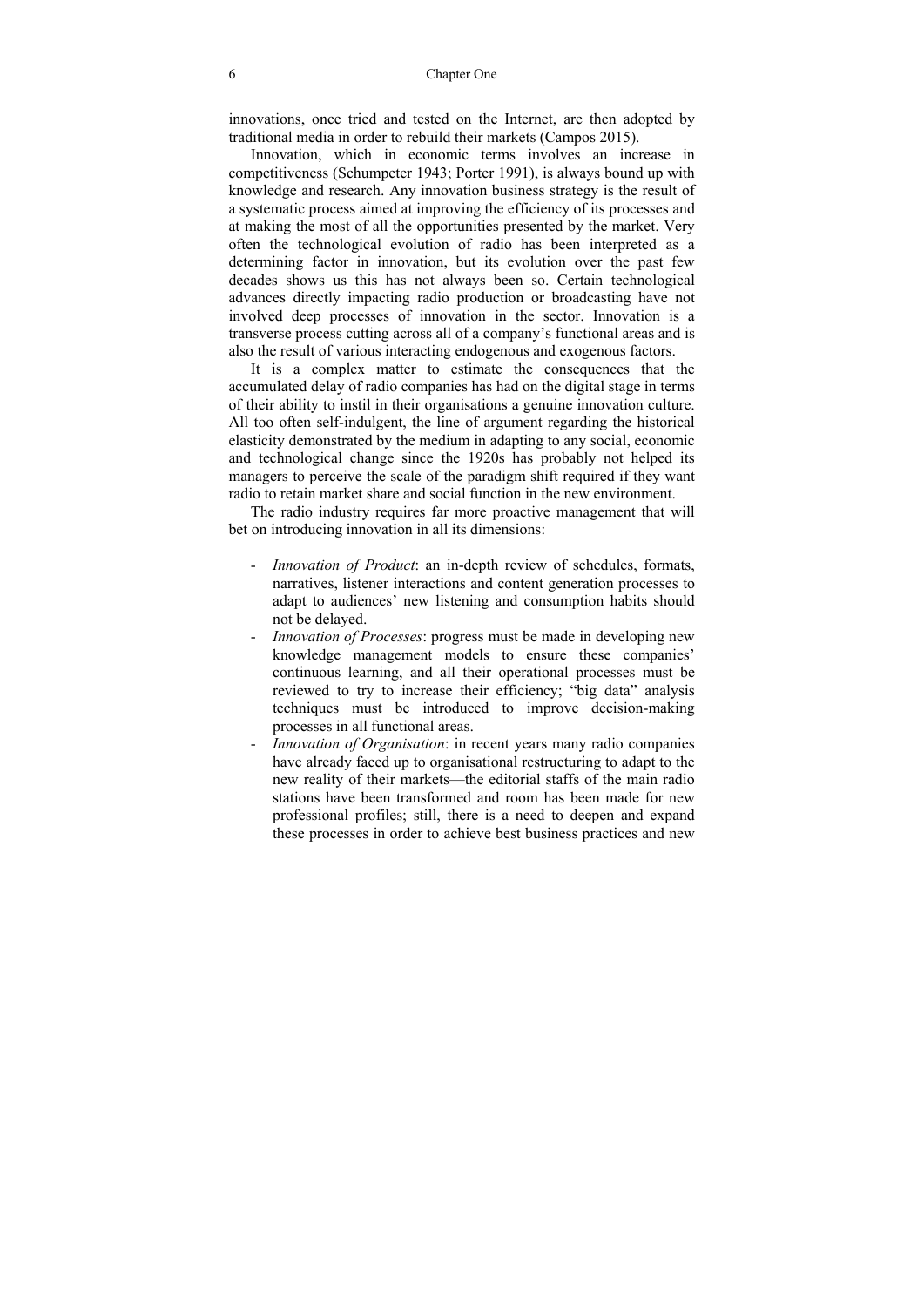working methods, to generate new management and leadership systems, and to explore alternative funding systems.

- *Innovation of Marketing*: the development of new sales channels, market-niche research, the development of new advertising products, comprehensive radio brand management, design of more competitive business models and innovation in audience measurement methodologies (requiring joint efforts by the sector).
- *Technological Innovation*: starting with the development of all the functionalities of the new online broadcast systems, radio apps, social networks, platforms, etc.

The development of an innovation culture that will foster the changes needed in the sector requires the major radio companies, public and private, to assume a greater commitment to research. Radio companies have no departments or units intensively engaged in research; almost all breakthroughs in innovation are generated simultaneously with homegrown production and management processes. In the absence of internal resources, when new programming or formats are needed, they very often have to resort to specialist consultants.

The experiences of "Labs" (laboratories promoted by news companies to promote innovation) linked to radio companies are almost non-existent; most of these initiatives are backed by television corporations and, to a lesser extent, newspapers (Salaverría 2015). These laboratories are interesting experiences designed to detect and exploit the opportunities present in the market in order to obtain a new competitive edge. The radio industry is at present a stranger to these trends, nor does it develop programmes in partnership with universities or specialist research groups.

Incapable of achieving innovation dynamics, the sector should not undervalue the efforts and progress made by the radio industry and its professionals in recent years to generate hybrid formats, develop apps, interact through social networks and so on. They all constitute important steps in a process currently a long way from bringing any true conceptual innovation to the medium.

### **3. Public Policy: Global Challenges for Radio**

Radio's traditional role and pathways of distribution have altered so much over the past two decades that previously-established political logics are being radically transformed. For member states and supranational institutions, the current scenario of technological and cultural convergence poses a complex challenge in tackling change at two different levels.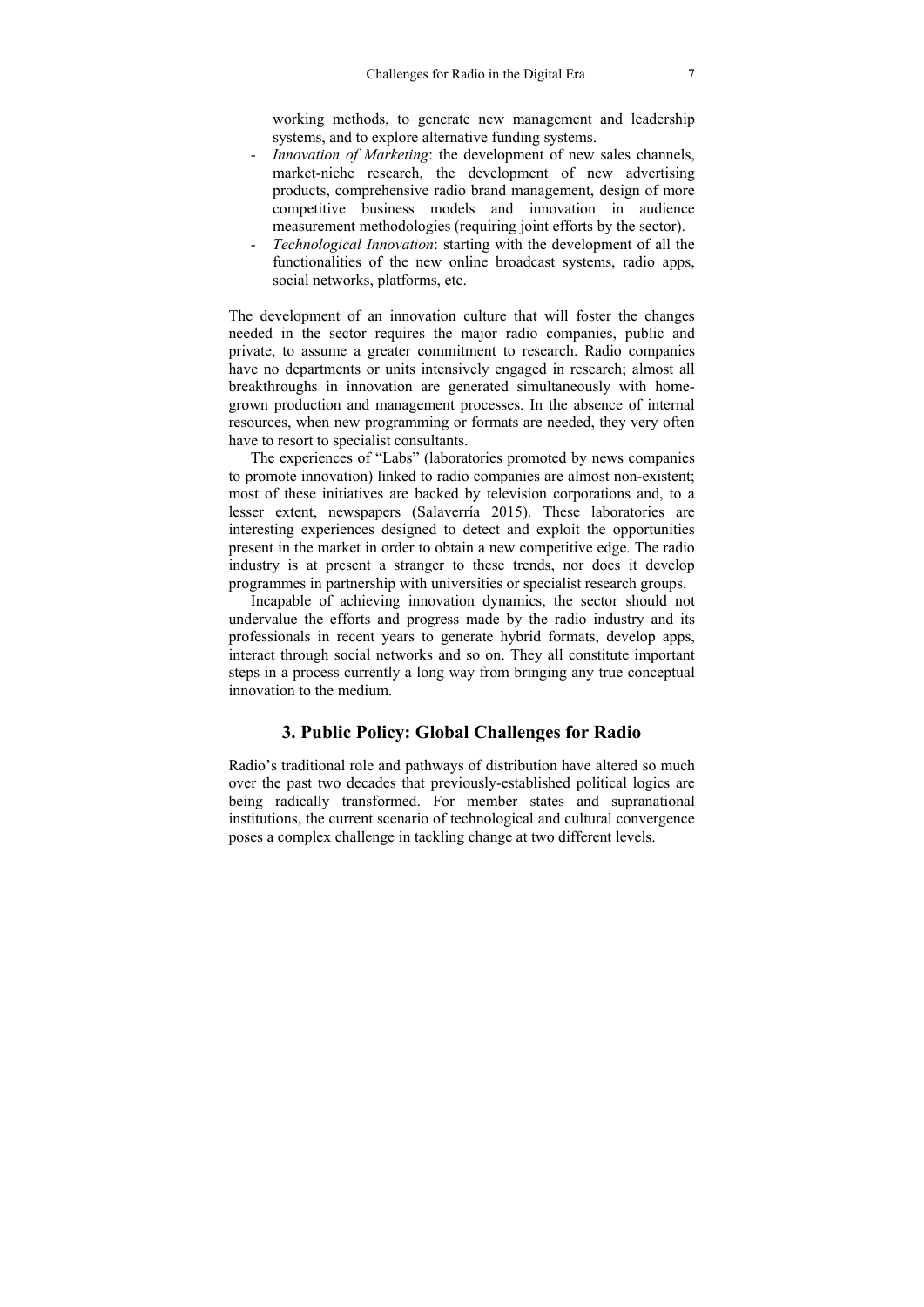At the technological level the current picture is marked by the debate in Europe surrounding the digitisation of signals based on different standards, such as DAB+ or Digital Radio Mondiale (DRM), with wave radio being perceived as an oasis in the digital landscape (Fernández Quijada 2016, 171). In the last few years this has been reactivated, with positions ranging from scepticism at the impetus in Latin America (Valencia 2008) to the different European Broadcasting Union (EBU) reports (2016, 2017), which seem to be trying to promote digital logic in cases like Norway—which, with its FM black-out (WorldDAB 2017; *Guardian* 2017), stands as a model to be followed by other European states. At the centre of the debate are three positions: firstly, a conservative stance that defends analogue broadcasting; secondly, the reactivation of the transition to digital wave broadcasting; and finally, more of a breakaway stance advocating the transition from radio broadcasting to mobile broadband. The latter position has been called into question over issues surrounding access, cost or privacy, in reports by Teracom (2013) and others, although given the influence of telecom operators at global level, attention will have to be paid to the evolution of usage and policies on airwaves devoted to wave broadcasting.

At the level of content there is not much room for policy-making, but in principle the UNESCO Convention on the Protection and Promotion of the Diversity of Cultural Expressions (2010) enables and encourages the development of specific policies aimed at promoting the diversity of radio content. Above and beyond logics promoting the implementation of community radios and which have seen some headway in recent years in certain countries (Uruguay, Ireland, Argentina or the United Kingdom), different states have tended to think about public media in terms of encouraging the production of local content and accommodating audio content from other latitudes. The questioning of these media and their locomotive ability, marked as it is by neo-liberal bias (Bustamante 2009, 91), and the lack of openness of radio as a medium to the new forms of digital production and distribution have limited these developments. It is worth underscoring the efforts being made by certain states. In Argentina, for example, through its scheme of audiovisual centres the country has sought to decentralise digital television production (Albornoz and Cañedo 2016) with a programme that might serve as an inspiration for the development of audio production bearing the hallmark of the logic of diversity. Canada's well-known policies for the promotion of musical and radio diversity aside (Sutherland 2012), we would like to stress the potential offered by digital networks in creating new forms of distribution driven by media belonging to public networks. In this regard, the US's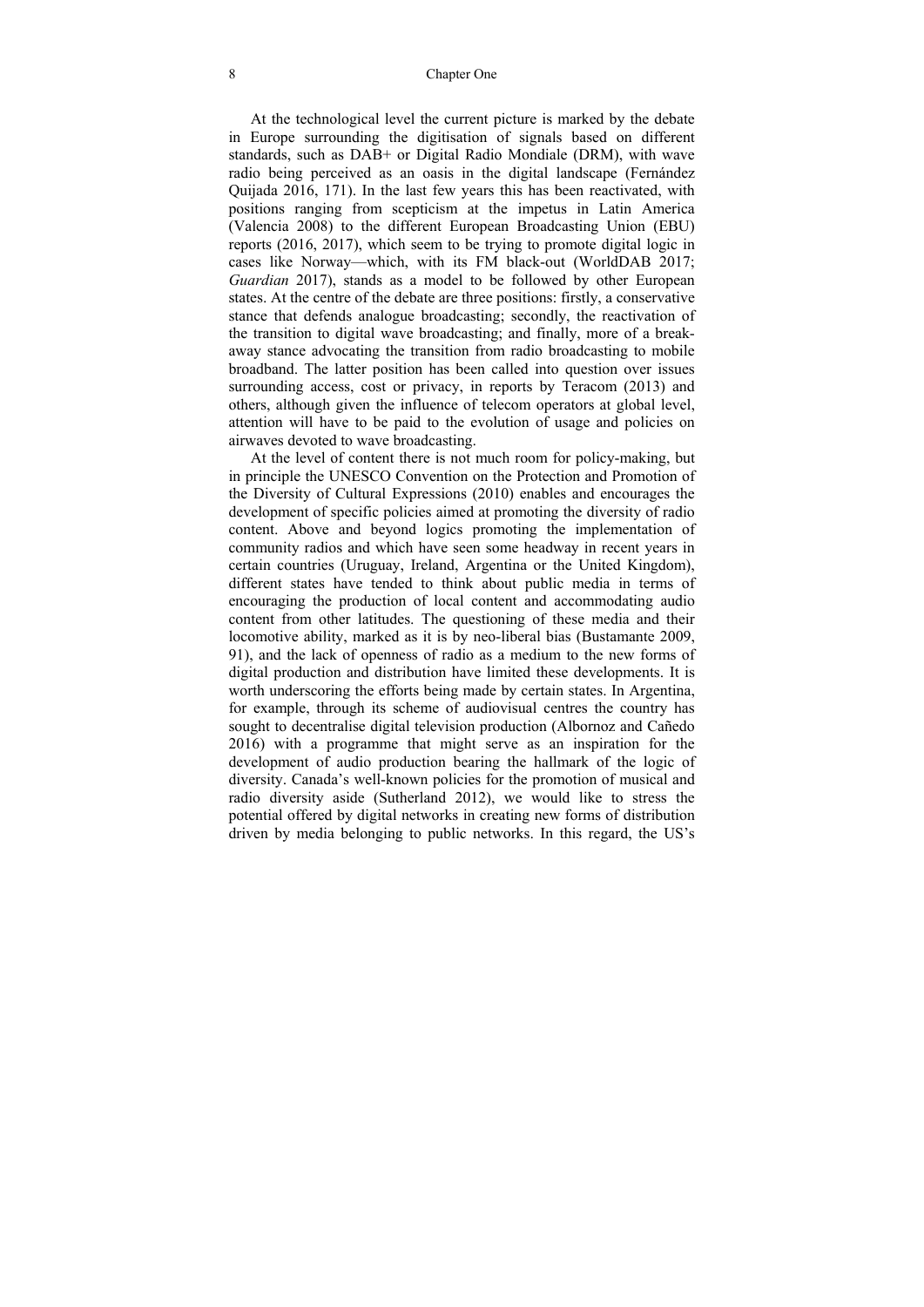Public Radio Exchange (PRX) programme stands as an excellent initiative seeking to promote the diversity of contents in the public radio network by boosting independent creation and sustainability.

Finally, at a level relating content and technology, there is the major challenge of maintaining and developing radio audiences in the digital arena. The major public and private radio companies are seeking to develop young audiences, which are falling continuously in terms of radio content listening times (EBU 2016). In this respect the development of new formulas based on complementary audiovisual content or "pop-up" radios (BBC.co.uk 2016), which are attempting to attract new audience niches to digital wave radio, stand as the major initiatives. For public institutions the challenge is how to establish formulas that bring access and visibility to citizen media in the long queue of digital content where the trend is towards invisibility.

### **References**

- Albornoz, L., and A. Cañedo. 2016. "The Audio-visual Technology Hub Programme and TV diversity in Argentina." In *Diversity of Cultural Expressions in The Digital Era*, edited by Lilian Richieri Hanania and Anne-Thida Norodom. Buenos Aires: Teseo.
- Albornoz, L., and M. T. García. 2017. *El audiovisual en la era digital. Políticas y estrategias para la diversidad*. Madrid: Cátedra.
- BBC.CO.UK (2016). Pop-up radio: Why launch a station for just four days? http://www.bbc.co.uk/blogs/academy/entries/f7bcdf57-14fb-4f81-a17e-8e0a2be748cd
- Bonet Bagant, M. 2017. "¿Qué hay de nuevo, radio? Claves para un análisis sobre el futuro de la radio española desde el constructivismo social de la tecnología." In *Revista de la Asociación Española de Investigación de la Comunicación*, [S.l.] 4, no. 7, (March 2017) 14–21.
- Bustamante, E. 2008. "Amenazas y posibilidades del sistema audiovisual europeo en la era digital." *Cuadernos de información*, no. 23, 82–95.
- Campos-Freire, F. 2015. "Adaptación de los medios tradicionales a la innovación de los metamedios." *El profesional de la información* 24  $(4)$ : 441–50.
- Christensen, C. 1997. *The Innovator's Dilemma: When New Technologies Cause Great Firms To Fail*. Boston, MA: Harvard Business Press. http://www.hbs.edu/faculty/Pages/item.aspx?Num=46.
- Diversidadaudiovisual.org. 2017. Diversidad en el audiovisual. Glosario. http://diversidadaudiovisual.org/glosario-2/d/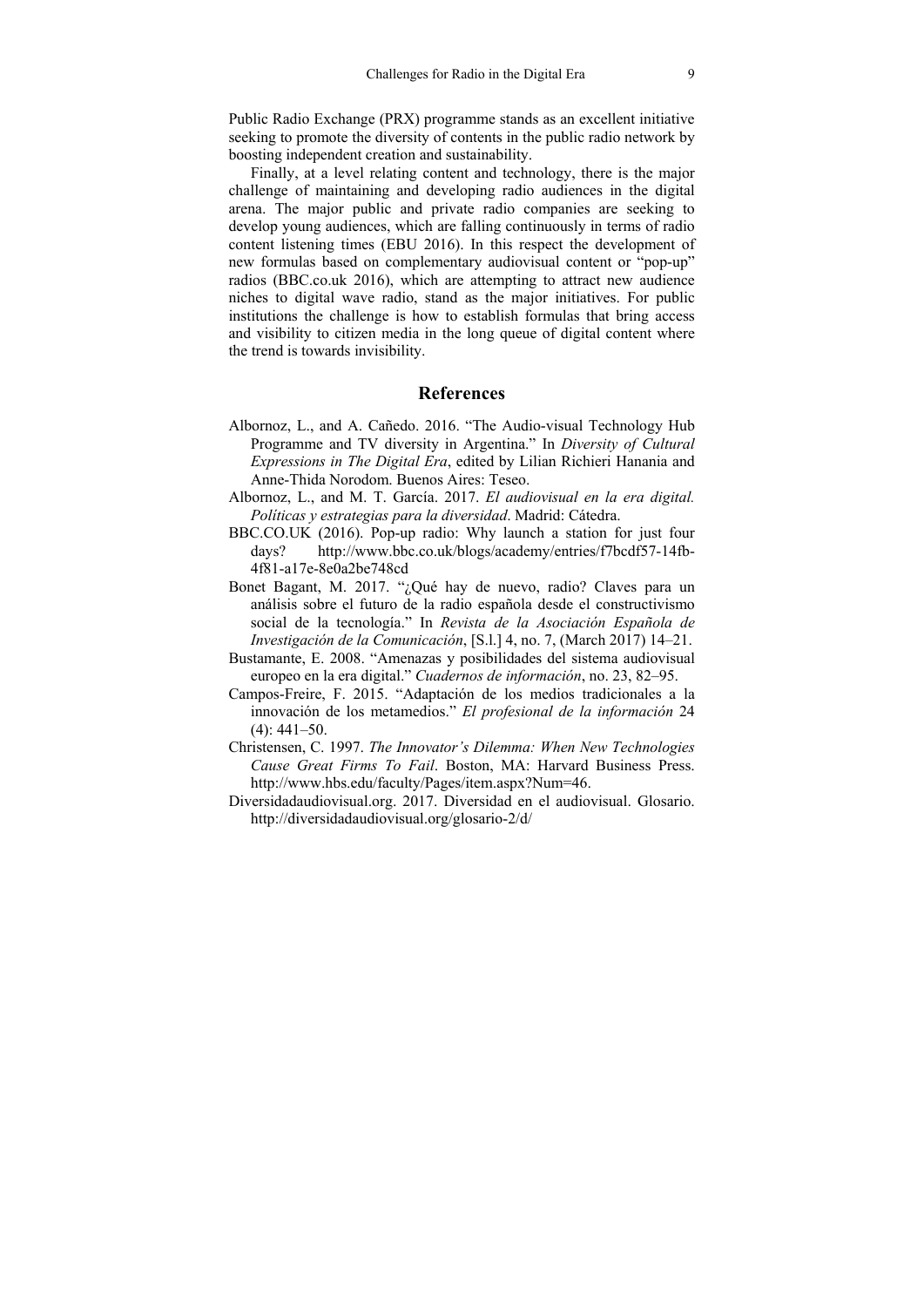- EBU. 2016. *Audience Trends: Radio 2016*. European Broadcasting Union Media Intelligence Service.
- EBU. 2017. *Market Insights: Digital Radio 2017*. European Broadcasting Union Media Intelligence Service.
- Fernández Quijada, D. 2016. "¡Estas ondas son mías! Ineficiencias y obsolescencias de la radio digital." In *El imperio del aire. Espectro radioeléctrico y radiodifusión*, coordinated by M. Bonet. Editorial UOC.171-191.
- Fernández-Sande, M., and J. I. Gallego. 2015. "Crowdfunding as a source of financing for radio and audio content in Spain." *Quaderns del CAC* 18 (41): 43–51.
- *Guardian*. 2017. "Norway first to start switching off FM radio." *Guardian* online, January 5, 2017. https://www.theguardian.com/world/2017/jan/05/norway-first-to-startswitching-off-fm-radio.
- Martí, J., B. Monclús, M. Gutiérrez, and X. Ribes. 2015. "La radio, modelo de negocio en transición: estrategias de oferta y de comercialización en el contexto digital." In *Quaderns del CAC* XVIII, no. 41 (July 2015): 20.
- Martínez-Costa, M. del P., E. Moreno, and A. Amoedo. 2012. "La radio generalista en la red: un nuevo modelo para la radio tradicional." In *Anagramas* 10 (20): 165–80.
- Napoli, P. M. 1999. "Deconstructing the diversity principle." *Journal of Communication* 49 (4): 7–34.
- Porter, M. 1991. *La ventaja competitiva de las naciones*. Buenos Aires: Editorial Vergara.
- Salaverría, R. 2015. "Los labs como fórmula de innovación en los medios." *El profesional de la información* 24 (4): 397–404.
- Schumpeter, J. A. 1943. *Capitalism, Socialism and Democracy.* London: Routledge.
- Soengas, X. 2013. "Retos de la radio en los escenarios de la convergencia digital." *adComunica. Revista Científica de Estrategias, Tendencias e Innovación en Comunicación*, no. 5, 23–36. https://doi.org/10.6035/2174-0992.2013.5.3.
- Spencer, B. 2016. "Pop-up radio: Why launch a station for just four days?" BBC Academy, November 10, 2016. http://www.bbc.co.uk/blogs/academy/entries/f7bcdf57-14fb-4f81 a17e-8e0a2be748cd.
- Teracom. 2013. *Can the cellular networks cope with linear radio broadcasting?* White Paper.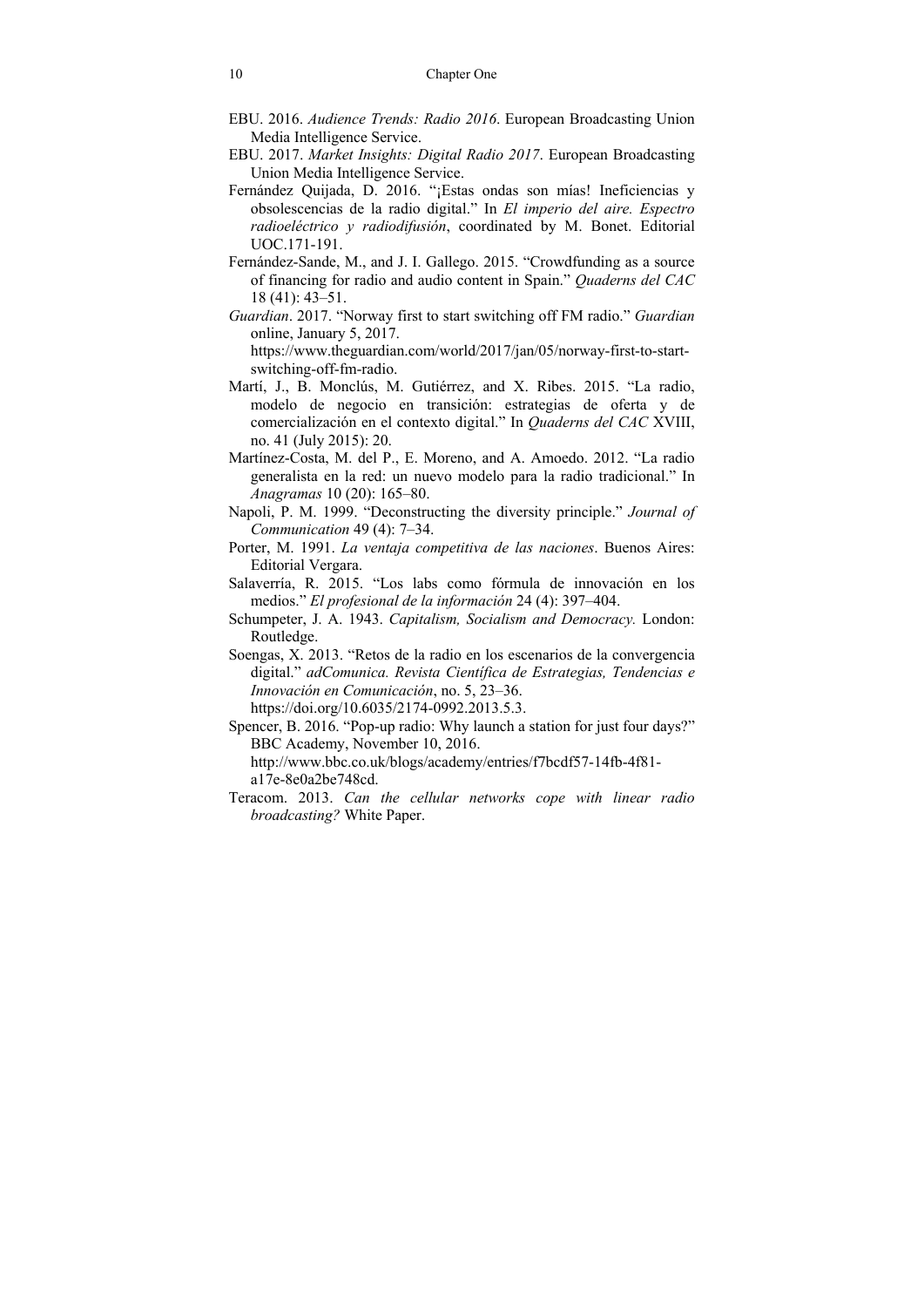- Valencia Rincón, J. C. 2008. "La radio digital: ¿Una demanda social o un nuevo escenario de las pugnas del capitalismo globalizado?" *Signo y Pensamiento* 27 (52): 110–18.
- WorldDAB. 2017. Norway: Country information. Last updated March 1, 2017. http://www.worlddab.org/country-information/norway.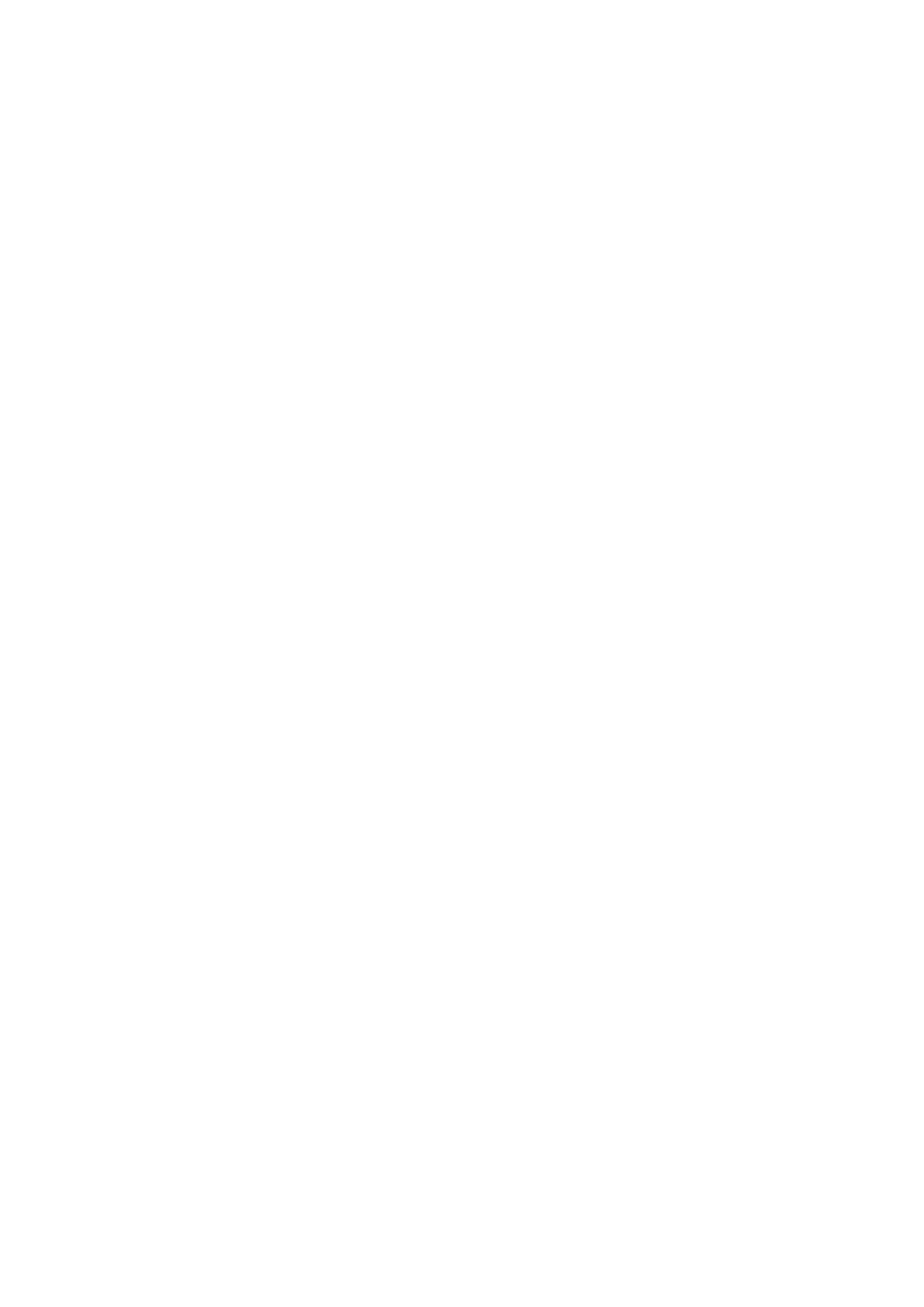# **SECTION I**

# **DIVERSITY**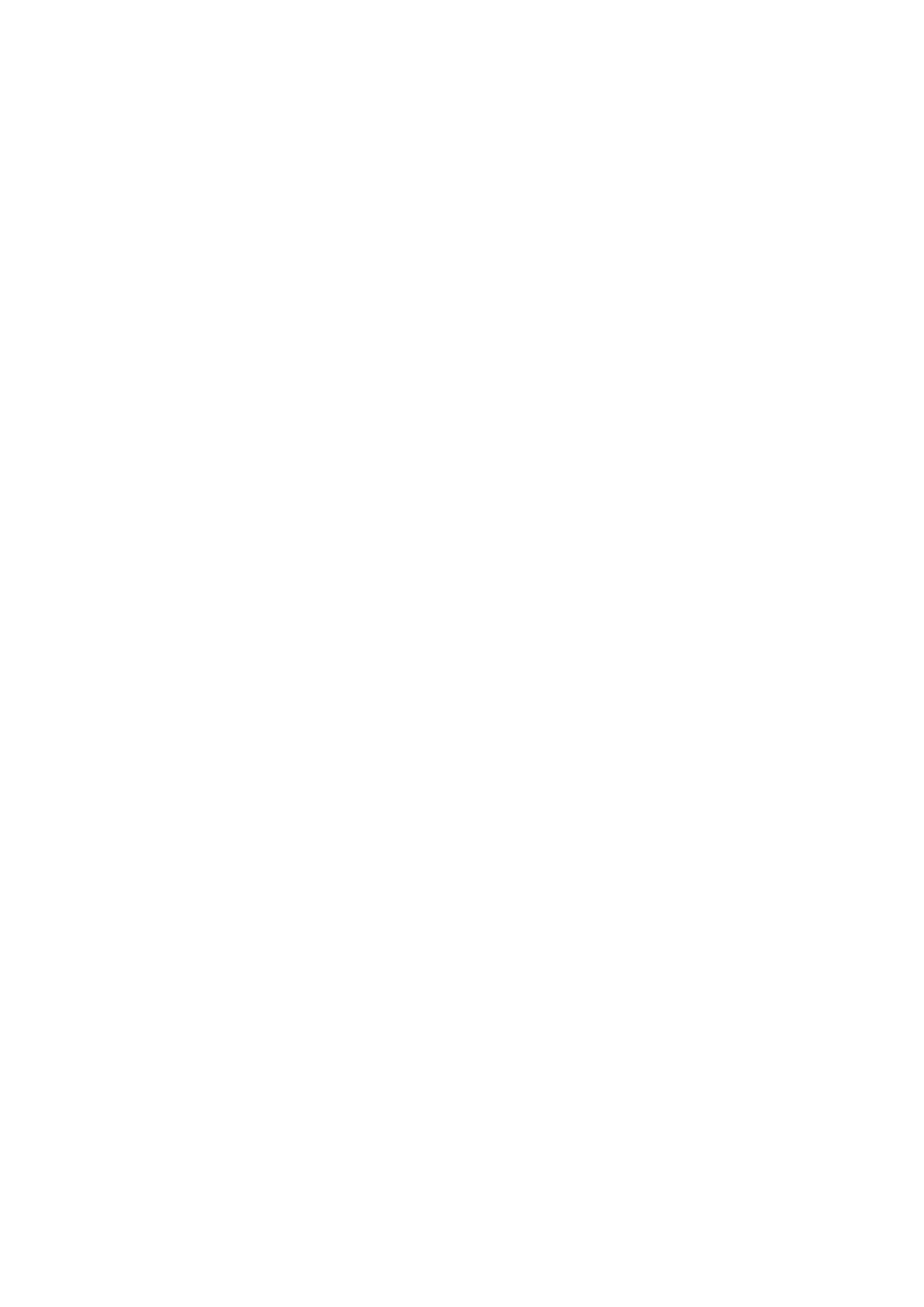### CHAPTER TWO

# COMMUNITY RADIO AS A SOCIAL LEARNING INSTRUMENT FOR SOCIAL EMPOWERMENT AND COMMUNITY BUILDING: AN ANALYSIS OF YOUTH PARTICIPATION IN THE SPANISH THIRD MEDIA SECTOR

### ISABEL LEMA-BLANCO

### **1. Introduction**

### **1.1 Community media, instruments for social empowerment and democratisation**

Using radio as the voice of the voiceless is the historical philosophy of community radio, becoming the mouthpiece of oppressed people (on either racial, gender or class grounds) and generally a tool for development (Fraser and Restrepo 2012). Community radio—also known as cooperative radio, participatory radio, free radio, alternative radio, popular radio or educational radio—has been defined as having three essential features: being non-profit-making, community ownership and control, and community participation. According to the World Association of Community Radio Broadcasters (AMARC) (2010), community media are private media actors that fulfil social aims, embodying four characteristics: ownership by the (geographic or stakeholder) community they serve; being social-aimed and non-profit-making; management by the community with no public or private, political or commercial external interference; and their programming should reflect the goals of the community. They are independent and non-governmental media that do not do religious proselytizing, nor are they owned or controlled by or linked to political parties or commercial businesses (Manyozo 2011).